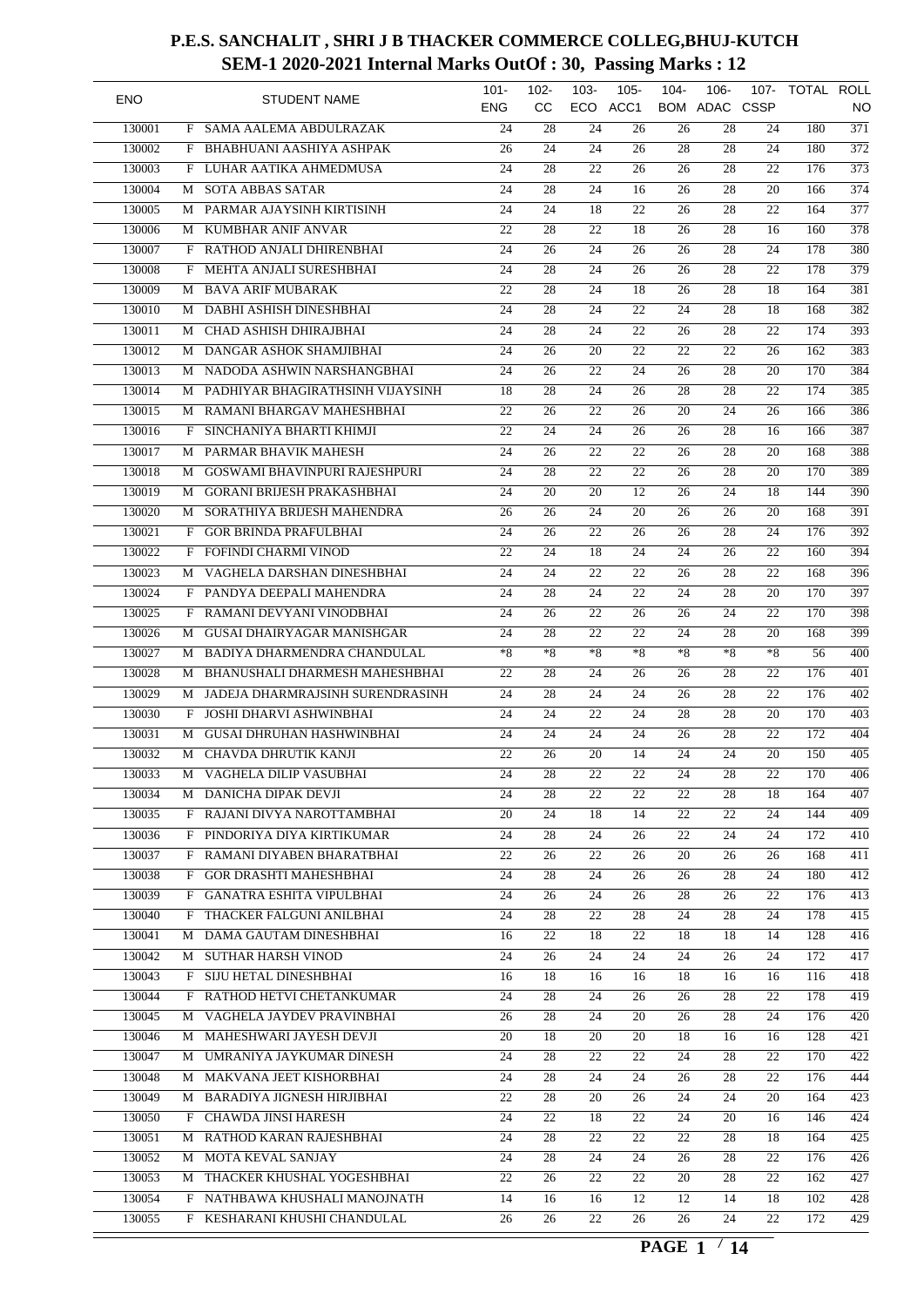| <b>ENO</b> |   | <b>STUDENT NAME</b>                | $101 -$<br><b>ENG</b> | $102 -$<br>cc   | $103 -$<br>ECO  | $105 -$<br>ACC1 | $104 -$         | $106 -$<br><b>BOM ADAC CSSP</b> | 107-            | TOTAL ROLL | NO               |
|------------|---|------------------------------------|-----------------------|-----------------|-----------------|-----------------|-----------------|---------------------------------|-----------------|------------|------------------|
| 130056     | F | <b>BHANUSHALI KINJAL ROHITBHAI</b> | 26                    | 28              | 24              | 26              | 28              | 26                              | 24              | 182        | $\overline{430}$ |
| 130057     | М | LONCHA KISANKUMAR NAVINBHAI        | 20                    | 20              | 16              | 18              | 20              | 20                              | 12              | 126        | 431              |
| 130058     | М | THAKKAR KISHAN JAGDISHKUMAR        | 26                    | $\overline{22}$ | 24              | 16              | 22              | 26                              | 20              | 156        | $\overline{432}$ |
| 130059     | М | PATEL KRIS MOHANLAL                | $\overline{20}$       | $\overline{26}$ | $\overline{18}$ | $\overline{24}$ | 24              | 22                              | 22              | 156        | 433              |
| 130060     | М | THAKKER KRUTIN DENISH              | 24                    | 28              | 24              | 24              | 26              | 28                              | 22              | 176        | 434              |
| 130061     | М | JADEJA KULDIPSINH MAHIPATSINH      | 24                    | $\overline{22}$ | 22              | 24              | 24              | 28                              | 20              | 164        | 435              |
| 130062     | F | DIVANI KUMKUM BHARATKUMAR          | $\overline{24}$       | 28              | $\overline{20}$ | $\overline{26}$ | $\overline{22}$ | 28                              | 24              | 172        | 437              |
| 130063     | М | <b>CHAVDA LALJI VIRAM</b>          | 22                    | 16              | $\overline{18}$ | 14              | 24              | 22                              | 20              | 136        | 438              |
| 130064     | F | RAMANI LEENA SHANTILAL             | 22                    | 26              | 24              | 22              | 26              | 22                              | 22              | 164        | 439              |
| 130065     | M | MANIYAR MAHAMADRIYAZ MAJID         | 12                    | 14              | 12              | 14              | 14              | 12                              | 12              | 90         | 440              |
| 130066     | M | VAIDYA MAHARSHI HAREN              | 22                    | 26              | 22              | 24              | 26              | 28                              | 26              | 174        | 441              |
| 130067     | M | SUMRA MAHMADANIS ABDULHUSEN        | 26                    | 26              | 24              | 24              | 26              | 26                              | 26              | 178        | $\overline{442}$ |
| 130068     | М | KHATRI MAHMADAYAJ FAKIRMAMAD       | 14                    | 18              | 14              | 14              | 24              | 16                              | 16              | 116        | 443              |
| 130069     | F | POKAR MANSI SURESHBHAI             | 26                    | $\overline{28}$ | 24              | 24              | 26              | 22                              | 20              | 170        | $\overline{445}$ |
| 130070     | F | ROY MANVI SUBHASH                  | 26                    | 28              | 24              | 22              | 22              | 28                              | 18              | 168        | 446              |
| 130071     | М | PARMAR MAYURDHVAJSINH              | 24                    | 26              | 22              | 26              | 26              | 28                              | 26              | 178        | 447              |
| 130072     | М | <b>BADLANI MDMOIN MDSAJID</b>      | 16                    | $\overline{22}$ | 14              | 16              | 20              | 12                              | 20              | 120        | 448              |
| 130073     | F | <b>BHOIYA MEGHNA DEVCHAND</b>      | 20                    | 22              | 24              | 22              | 18              | 18                              | 16              | 140        | 449              |
|            |   | KHATRI MOHAMMEDUBED HAIDERALI      |                       |                 |                 |                 |                 |                                 |                 |            |                  |
| 130074     | М |                                    | 22                    | 28              | 24              | 18              | 28              | 28                              | 18              | 166        | 450              |
| 130075     | F | <b>SAMA NAIMA MAHMADNASIR</b>      | 24                    | $\overline{28}$ | 24              | 26              | 26              | 28                              | 22              | 178        | $\overline{452}$ |
| 130076     | М | JODHANI NANDAN DEVJI               | 22                    | 24              | 20              | 24              | 24              | 24                              | 20              | 158        | $\overline{453}$ |
| 130077     | F | KURESHI NAURINBANU INAYAT          | 22                    | 28              | 20              | $\overline{22}$ | 26              | 24                              | 24              | 166        | 454              |
| 130078     | F | BHAVSAR NEHARIKA NARENDRA          | 26                    | 26              | 20              | $\overline{20}$ | 20              | 24                              | 22              | 158        | $\overline{455}$ |
| 130079     | F | PARMAR NENCY ARUNBHAI              | 24                    | 28              | 24              | 26              | 22              | 24                              | 24              | 172        | 456              |
| 130080     | F | PARMAR NIDHI AMRUTLAL              | 24                    | 28              | 24              | 26              | 22              | 24                              | 24              | 172        | 457              |
| 130081     | M | <b>SUMRA NIHAR ABUBAKAR</b>        | 26                    | 26              | 24              | 16              | 26              | 28                              | 22              | 168        | 458              |
| 130082     | М | MAHESHWARI NILESHKUMAR NARANBHAI   | 20                    | 24              | 20              | 12              | 24              | 18                              | 16              | 134        | 460              |
| 130083     | F | SOLANKI PLERY BHARATKUMAR          | 26                    | 28              | 22              | 26              | 28              | 28                              | 22              | 180        | 461              |
| 130084     | F | KOTAK POOJA DILIP                  | 24                    | $\overline{22}$ | 18              | $\overline{24}$ | 24              | 24                              | 24              | 160        | 462              |
| 130085     | М | <b>GAGAL PRABHULAL GOPAL</b>       | 24                    | 26              | 20              | 22              | 22              | 22                              | 26              | 162        | $\overline{463}$ |
| 130086     | F | KESARIYA PRACHI RAJESHBHAI         | 24                    | 28              | 22              | 22              | 26              | 28                              | 20              | 170        | 465              |
| 130087     | F | <b>GANATRA PRACHI HITESH</b>       | 24                    | 28              | 24              | 26              | 26              | 28                              | 22              | 178        | 464              |
| 130088     |   | M DHANANI PREM JAGDISH             | 16                    | $\overline{20}$ | 16              | $\overline{12}$ | 12              | $\overline{12}$                 | $\overline{12}$ | 100        | 466              |
| 130089     |   | F MISRA PRITI TARKESHWAR           | 24                    | 28              | 24              | 26              | 26              | 28                              | 22              | 178        | 467              |
| 130090     | F | LIMBANI PURVI PRITAMBHAI           | $\overline{24}$       | 28              | 22              | 26              | $\overline{22}$ | 28                              | 24              | 174        | 468              |
| 130091     | М | <b>BHAGAT RAJ DHIRAJLAL</b>        | 22                    | 26              | 22              | 26              | 20              | 26                              | 24              | 166        | 469              |
| 130092     |   | M GUSAI RAJ MUKESHGAR              | 24                    | 28              | 22              | 24              | 22              | 28                              | 18              | 166        | 470              |
| 130093     | M | <b>MATA RAMJI SAVABHAI</b>         | 26                    | 28              | 22              | 26              | 28              | 28                              | 18              | 176        | 471              |
| 130094     |   | F BHANUSHALI RASHMI BHIMJIBHAI     | 26                    | 28              | 22              | 24              | 26              | 28                              | 20              | 174        | $\overline{472}$ |
| 130095     |   | M GANATRA RAVI AMULBHAI            | 24                    | 26              | 22              | 22              | 22              | 26                              | 18              | 160        | 473              |
| 130096     |   | M ZALA RAVIRAJSINH LAGDHIRSINH     | 24                    |                 | 24              | 24              | 24              | 26                              | 24              | 172        | 474              |
|            |   |                                    |                       | 26              |                 |                 |                 |                                 |                 |            | 475              |
| 130097     |   | M ZALA RUSHIRAJ PRAVINSINH         | 26                    | 28              | 22              | 24              | 24              | 28                              | 22              | 174        |                  |
| 130098     |   | M THACKER SAHIL MAYUR              | 26                    | 26              | 22              | 24              | 24              | 28                              | 24              | 174        | 476              |
| 130099     |   | F RAJPUT SAKSHI SUNILKUMAR         | 24                    | 28              | 24              | 22              | 26              | 28                              | 20              | 172        | 477              |
| 130100     |   | F NATHANI SALONI LABHSHANKAR       | 24                    | 28              | 24              | 26              | 24              | 24                              | 22              | 172        | 478              |
| 130101     |   | F JADEJA SAPNABA AJITSINH          | 26                    | 20              | 24              | 24              | 28              | 26                              | 24              | 172        | 480              |
| 130102     |   | F KHATRI SHIFABANU ABDULLAH        | 24                    | 28              | 24              | 26              | 26              | 28                              | 24              | 180        | 481              |
| 130103     |   | M BAKUTRA SHIVAM RAMJIBHAI         | 26                    | 28              | 22              | 22              | 24              | 28                              | 24              | 174        | 482              |
| 130104     |   | M PATEL SUMIT NAVIN                | 22                    | 20              | 18              | 14              | 20              | 18                              | 26              | 138        | 483              |
| 130105     |   | M SAINI SUNIL TARACHAND            | 22                    | 28              | 24              | 26              | 26              | 28                              | 22              | 176        | 484              |
| 130106     |   | F DAMOR SUSHILABEN TITABHAI        | $*8$                  | $*8$            | *8              | $*8$            | $*8$            | $*8$                            | $*8$            | 56         | 485              |
| 130107     |   | F BAKALI SUZANBANU HASAM           | 20                    | 26              | 22              | 24              | 24              | 20                              | 18              | 154        | 486              |
| 130108     | F | GORASIYA URVASHI VELJI             | 20                    | 14              | 14              | 14              | 12              | 12                              | 18              | 104        | 487              |
| 130109     |   | M UPADHYAY VARUN YOGESHBHAI        | 24                    | 28              | 24              | 24              | 26              | 28                              | 22              | 176        | 488              |
| 130110     |   | M HALAI VENISH VINODKUMAR          | $\overline{20}$       | 22              | 18              | $\overline{24}$ | 24              | 24                              | 18              | 150        | 489              |
|            |   |                                    |                       |                 |                 |                 |                 |                                 |                 |            |                  |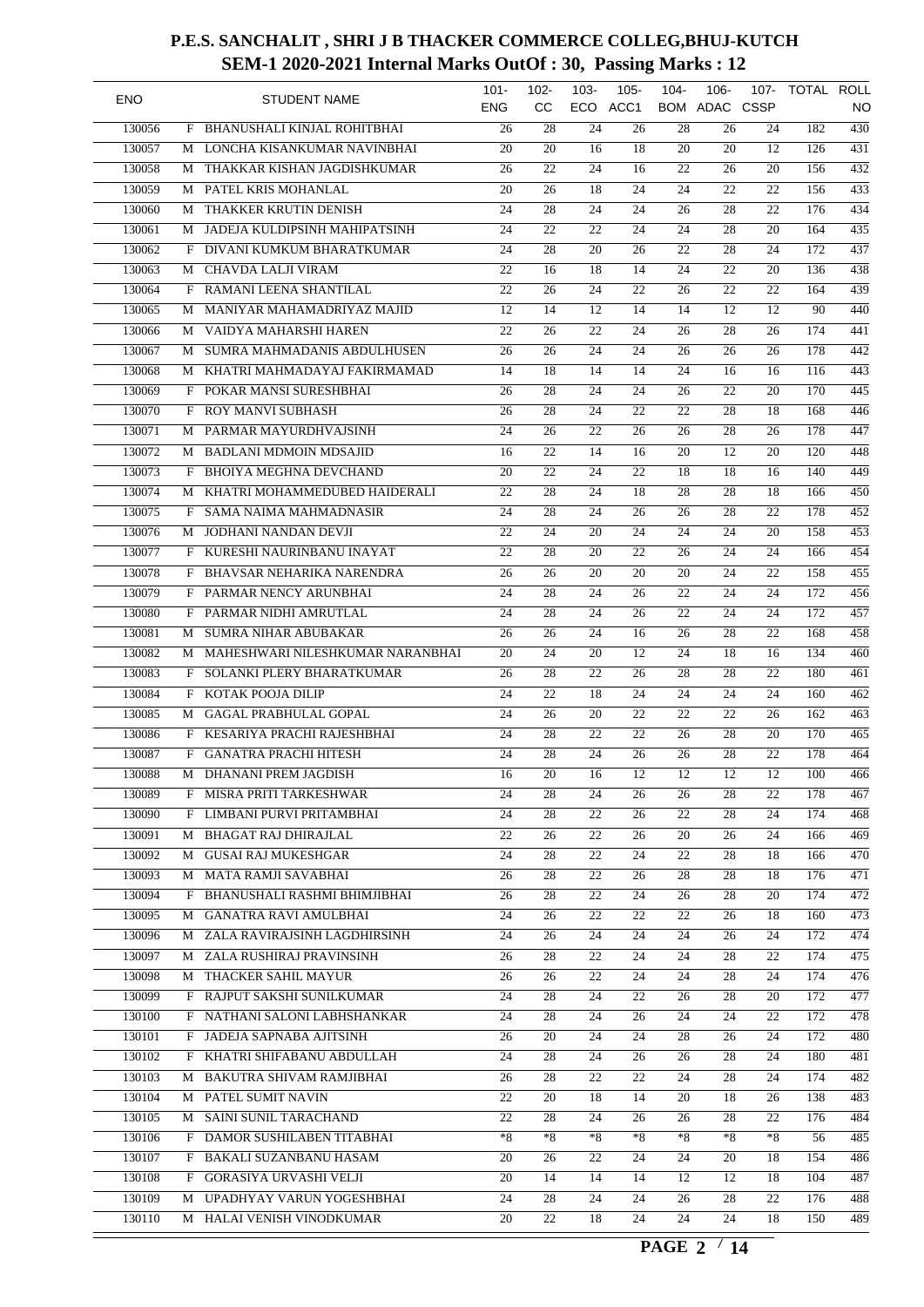| <b>ENO</b> |         | <b>STUDENT NAME</b>               | $101 -$<br><b>ENG</b> | $102 -$<br><b>CC</b> | $103 -$         | $105 -$<br>ECO ACC1 | $104 -$         | $106 -$<br>BOM ADAC CSSP | 107- | TOTAL ROLL | NO.              |
|------------|---------|-----------------------------------|-----------------------|----------------------|-----------------|---------------------|-----------------|--------------------------|------|------------|------------------|
| 130111     | M       | PINDORIYA VISHAL SURESHBHAI       | 20                    | 20                   | 26              | 16                  | 20              | 20                       | 18   | 140        | 491              |
| 130112     | M       | CHANDRA YASH DILIPBHAI            | 26                    | 26                   | 22              | 24                  | 24              | 28                       | 24   | 174        | $\overline{492}$ |
| 130113     | F       | BHANUSHALI YOGITA DHANJIBHAI      | 26                    | 28                   | 22              | 22                  | 26              | 28                       | 20   | 172        | 493              |
| 130114     | М       | KHATRI AAFTAB MOHMADARIF          | 22                    | 26                   | $\overline{20}$ | 26                  | 22              | 26                       | 26   | 168        | 1                |
| 130115     | М       | KHOJA AALIM MOHMAD                | 22                    | 24                   | 22              | 26                  | 26              | 28                       | 24   | 172        | $\overline{2}$   |
| 130116     | F       | SUMRA AASHIYANA ASLAM             | 22                    | 24                   | 24              | 26                  | 22              | 28                       | 24   | 170        | $\overline{3}$   |
| 130117     | M       | <b>RAYMA AASIF HASAM</b>          | 26                    | $\overline{24}$      | 22              | 26                  | 26              | 28                       | 16   | 168        | $\overline{4}$   |
| 130118     | F       | MAKANI AAYUSHI NARENDRABHAI       | 26                    | 28                   | 22              | 24                  | 26              | 28                       | 24   | 178        | 5                |
| 130119     | М       | <b>DHOBI ABDUL HUSEN</b>          | 24                    | 26                   | 26              | 26                  | 26              | 28                       | 26   | 182        | 6                |
| 130120     | M       | RAYMA ABDUL MANNAN                | $*8$                  | $*8$                 | $*8$            | $*8$                | $*8$            | $*8$                     | $*8$ | 56         | 7                |
| 130121     | M       | KUMBHAR ABDULSAMAD KASAM          | 24                    | 28                   | 24              | 22                  | 26              | 28                       | 24   | 176        | $\overline{10}$  |
| 130122     |         | M KHATRI ABDULMAJID AYUB          | 12                    | 16                   | 14              | 12                  | 20              | 12                       | 18   | 104        | 8                |
| 130123     | М       | LAHEJI ABDULRAJAK BASHIRHASHAN    | 16                    | 18                   | 16              | 12                  | 18              | 18                       | 18   | 116        | 9                |
| 130124     | М       | SANDHISUMRA ABDULVAHAB ADAM       | 22                    | 26                   | 24              | 20                  | 26              | 28                       | 24   | 170        | 11               |
| 130125     | М       | FAKIRBAVA ABHAS RAHEMTULLA        | 26                    | 28                   | 24              | 22                  | 26              | 28                       | 24   | 178        | $\overline{12}$  |
| 130126     | М       | THACKER ABHAY JITENDRABHAI        | 24                    | 26                   | 22              | 22                  | 26              | 28                       | 26   | 174        | $\overline{13}$  |
| 130127     | М       | THACKER ABHAY SUDHIR              | 24                    | 28                   | 24              | 26                  | 26              | 28                       | 22   | 178        | $\overline{14}$  |
| 130128     | F       | MEHTA AESHA AJAYKUMAR             | 26                    | 20                   | 22              | 22                  | 26              | 28                       | 20   | 164        | $\overline{15}$  |
| 130129     | M       | SUMRA AHEZAZ GAFURBHAI            | $*8$                  | $*8$                 | $*8$            | $*8$                | $*8$            | $*8$                     | $*8$ | 56         | 16               |
| 130130     | М       | JADEJA AJAYSINH PRUTHVIRAJSINH    | 18                    | 14                   | 14              | 12                  | 18              | 18                       | 24   | 118        | $\overline{18}$  |
| 130131     | М       | MOD AJAYSINH BHAGVANJI            | 22                    | $\overline{28}$      | 20              | 16                  | 26              | 28                       | 24   | 164        | $\overline{19}$  |
| 130132     | М       | JADEJA AJAYSINH GAJENDRASINH      | 22                    | 22                   | 20              | 22                  | 22              | 26                       | 26   | 160        | $\overline{17}$  |
| 130133     | M       | SONI AJIT JAYESHBHAI              | 24                    | 26                   | 26              | 26                  | 24              | 28                       | 24   | 178        | $\overline{20}$  |
| 130134     | M       | <b>SAMA AKIL AADAM</b>            | 20                    | 28                   | 22              | 22                  | 22              | 22                       | 26   | 162        | $\overline{21}$  |
| 130135     |         | M FAKIRBAVA ALTAF NURMAMAD        | 26                    | 28                   | 24              | 22                  | 26              | 28                       | 24   | 178        | $\overline{22}$  |
| 130136     | М       | <b>CHAUHAN AMAN SONUBHAI</b>      | $*8$                  | $*8$                 | $*8$            | $*8$                | $*8$            | $*8$                     | $*8$ | 56         | $\overline{23}$  |
| 130137     | М       | <b>SAMEJA AMAN ASLAM</b>          | 20                    | 28                   | 18              | 20                  | 18              | 24                       | 18   | 146        | $\overline{25}$  |
| 130138     | М       | MANJOTHI AMAN ABDUL               | 24                    | 28                   | 24              | 22                  | 26              | 28                       | 24   | 176        | 24               |
| 130139     | М       | GOSWAMI AMANBHARTHI ASHOKBHARTHI  | $*8$                  | $*8$                 | $*8$            | $*8$                | $*8$            | $*8$                     | $*8$ | 56         | $\overline{26}$  |
|            |         | <b>GOHIL AMANKUMAR PRAVINBHAI</b> | $*8$                  |                      |                 |                     | $*8$            | $*8$                     | $*8$ |            | $\overline{27}$  |
| 130140     | М       |                                   |                       | $*8$                 | $*8$            | $*8$                |                 |                          |      | 56         |                  |
| 130141     | M       | <b>BARMEDA AMIT MAHESHBHAI</b>    | 20                    | 26                   | 22              | 22                  | 26              | 26                       | 26   | 168        | $\overline{28}$  |
| 130142     | F       | MOTTA ANJALI HARENDRA             | 26                    | 28                   | 24              | 26                  | 26              | 28                       | 16   | 174        | $\overline{29}$  |
| 130143     |         | F JADEJA ANJALIBA KANAKSINH       | $\overline{26}$       | $\overline{28}$      | $\overline{24}$ | $\overline{26}$     | $\overline{28}$ | $\overline{28}$          | 16   | 176        | $\overline{30}$  |
| 130144     |         | F VAGADIYA ANJANI DINESH          | 22                    | 24                   | 22              | 24                  | 22              | 22                       | 22   | 158        | 32               |
| 130145     | $F_{-}$ | <b>GOSWAMI ANJANI MAHESHGIRI</b>  | $\overline{24}$       | 24                   | 22              | 20                  | 22              | 28                       | 18   | 158        | 31               |
| 130146     | M       | BHANUSHALI ANKIT HIMATBHAI        | 22                    | 28                   | 22              | 24                  | 24              | 28                       | 26   | 174        | $\overline{33}$  |
| 130147     |         | M JOGAL ANSHU AMRUTLAL            | 22                    | 28                   | 20              | 26                  | 26              | 28                       | 26   | 176        | $\overline{35}$  |
| 130148     | М       | PINDORIYA ANSHU MAHENDRABHAI      | $\overline{22}$       | 28                   | $\overline{24}$ | 22                  | 26              | 28                       | 26   | 176        | $\overline{36}$  |
| 130149     |         | M SAMA ARHAN ASFAQ                | 26                    | 24                   | 24              | 18                  | 28              | 28                       | 16   | 164        | $\overline{37}$  |
| 130150     |         | M VELANI ARJUN KISHORBHAI         | 20                    | 22                   | 18              | 12                  | 22              | 18                       | 22   | 134        | 38               |
| 130151     |         | M RABARI ARVINDBHAI MAMUBHAI      | 24                    | 22                   | 22              | 22                  | 22              | 18                       | 22   | 152        | 39               |
| 130152     |         | M GAGDA ASHIF SULEMAN             | 22                    | $\overline{28}$      | 24              | 16                  | 28              | 28                       | 24   | 170        | 40               |
| 130153     |         | M MAHESHWARI ASHISH ASMALBHAI     | 26                    | 22                   | 24              | 22                  | 20              | 24                       | 24   | 162        | 41               |
| 130154     |         | M RATHVA ASHISHBHAI DASHARATHBHAI | 18                    | 22                   | 20              | 18                  | 24              | 16                       | 22   | 140        | 42               |
| 130155     |         | M GAUSVAMI ASHVINGIRI AMRATGIRI   | 16                    | 22                   | 20              | 14                  | 20              | 24                       | 24   | 140        | 43               |
| 130156     |         | M DANGAR ASHWIN HARIBHAI          | 24                    | 24                   | 24              | 22                  | 26              | 28                       | 22   | 170        | 44               |
| 130157     |         | F LANGHA ATIYABEN AMAD            | 24                    | 20                   | 18              | 20                  | 22              | 22                       | 22   | 148        | 45               |
| 130158     | M       | SIJU ATULKUMAR HARJIBHAI          | 26                    | 24                   | 26              | 24                  | 18              | 24                       | 24   | 166        | 46               |
| 130159     |         | M RAJ AUM PRAVINBHAI              | 24                    | 24                   | 20              | 22                  | 26              | 28                       | 22   | 166        | 47               |
| 130160     | M       | KUMBHAR AYAZ MUSTAK               | 22                    | 28                   | 22              | 20                  | 26              | 28                       | 24   | 170        | 48               |
| 130161     |         | F THACKER AYUSHI SURESHBHAI       | 24                    | 28                   | 24              | 26                  | 26              | 28                       | 24   | 180        | 49               |
| 130162     |         | M RAYMA AZIZ ADAM                 | 24                    | 28                   | 24              | $\overline{22}$     | 26              | 28                       | 24   | 176        | 50               |
| 130163     |         | M BHARVAD BABUBHAI HATHABHAI      | $*8$                  | $*8$                 | $*8$            | $*8$                | $*8$            | $*8$                     | $*8$ | 56         | 51               |
| 130164     | F       | BHANUSHALI BANSARIBEN MOHANLAL    | 24                    | 22                   | 22              | 26                  | 24              | 24                       | 26   | 168        | 52               |
| 130165     |         | M SATHVARA BHADRESH HANSRAJBHAI   | 20                    | 24                   | 16              | 18                  | 16              | 20                       | 24   | 138        | 53               |
|            |         |                                   |                       |                      |                 |                     |                 |                          |      |            |                  |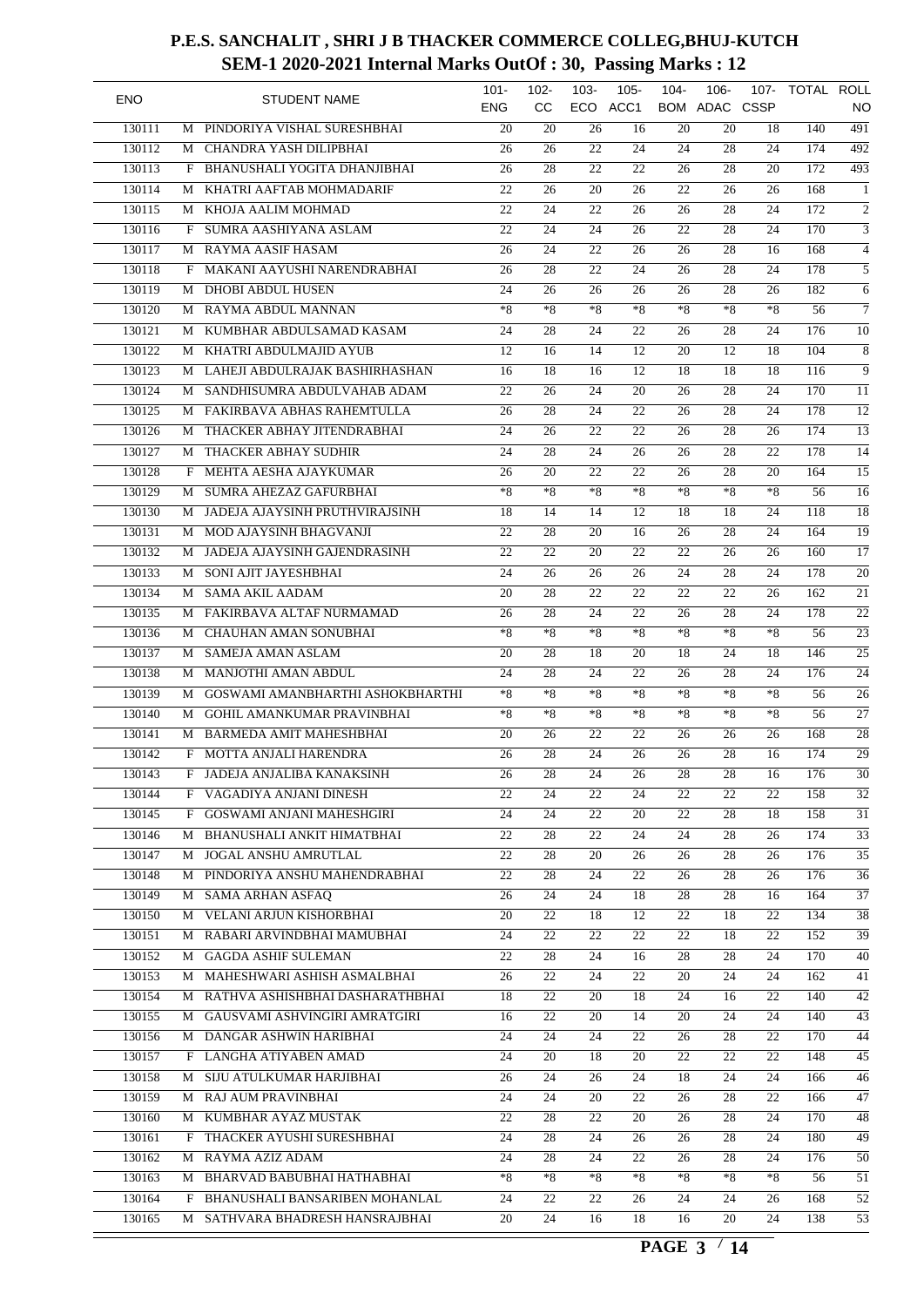| <b>ENO</b> |   | <b>STUDENT NAME</b>              | $101 -$<br><b>ENG</b> | $102 -$<br><b>CC</b> | $103 -$         | $105 -$<br>ECO ACC1 | $104 -$         | $106 -$<br><b>BOM ADAC CSSP</b> | 107-            | TOTAL ROLL | NO               |
|------------|---|----------------------------------|-----------------------|----------------------|-----------------|---------------------|-----------------|---------------------------------|-----------------|------------|------------------|
| 130166     | M | KOTAK BHAGYA DINESHBHAI          | 24                    | 28                   | 24              | 22                  | 26              | 28                              | 22              | 174        | $\overline{55}$  |
| 130167     | F | PATEL BHAKTI TULSIDAS            | 24                    | 28                   | 22              | 24                  | 26              | 28                              | 18              | 170        | $\overline{56}$  |
| 130168     | М | BHANUSHALI MANOJ PRAKASHBHAI     | 24                    | 28                   | 24              | 22                  | 18              | 26                              | 26              | 168        | 304              |
| 130169     | М | RAJPUT BHARAT GOVINDBHAI         | 26                    | 26                   | $\overline{22}$ | $\overline{22}$     | 26              | 28                              | 26              | 176        | $\overline{59}$  |
| 130170     | M | MARVADA BHARAT NANJIBHAI         | 14                    | 16                   | 16              | 18                  | 20              | 18                              | 24              | 126        | $\overline{58}$  |
| 130171     | M | <b>GARVA BHARAT JAGDISHBHAI</b>  | 24                    | 28                   | 22              | 22                  | 28              | 28                              | 26              | 178        | $\overline{57}$  |
| 130172     | М | JADEJA BHARATSINH SARUPAJI       | 22                    | 16                   | $\overline{12}$ | 16                  | 18              | 16                              | 24              | 124        | $\overline{60}$  |
| 130173     | F | KHOKHAR BHARTI VACHHIYABHAI      | 24                    | $\overline{28}$      | 22              | 26                  | 26              | 24                              | 24              | 174        | $\overline{61}$  |
| 130174     | М | BHARATWALA BHASYA SIDDHARTHABHAI | 22                    | $*8$                 | $\overline{22}$ | $*8$                | 26              | 28                              | 22              | 136        | $\overline{63}$  |
| 130175     | M | <b>BALIYA BHAVESH RAMESHBHAI</b> | 26                    | 28                   | $\overline{22}$ | $\overline{22}$     | 18              | 22                              | 16              | 154        | 64               |
| 130176     | F | VEKARIYA BHAVIKA ARVIND          | 20                    | 22                   | 20              | 16                  | 20              | 24                              | 24              | 146        | $\overline{66}$  |
| 130177     | M | RATHOD BHAVIK BHAVYARAJ          | 22                    | 26                   | 22              | 26                  | 26              | 28                              | 22              | 172        | 67               |
| 130178     | M | THACKER BHAVYA JITESHBHAI        | 22                    | 26                   | 22              | 26                  | 26              | 28                              | 22              | 172        | $\overline{69}$  |
| 130179     | М | BHAGAT BHAVYAKUMAR ARVINDBHAI    | 26                    | 26                   | 24              | 24                  | 22              | 26                              | 26              | 174        | $\overline{70}$  |
| 130180     | М | <b>BUCHIYA BHIKHALAL RAMJI</b>   | 12                    | 20                   | 14              | 14                  | 18              | 18                              | 20              | 116        | $\overline{71}$  |
| 130181     | F | LAKHANI BHOOMI NIRANJANBHAI      | 24                    | 26                   | 24              | 26                  | 28              | 26                              | 26              | 180        | $\overline{72}$  |
| 130182     | F | NATHBAVA BHOOMI BHARATNATH       | 26                    | 28                   | 18              | 24                  | 24              | 26                              | 24              | 170        | $\overline{73}$  |
| 130183     | F | MADHAVI BHOOMIKA KASHIRAM        | 26                    | 24                   | 24              | 14                  | 24              | 20                              | 16              | 148        | $\overline{74}$  |
| 130184     | F | SONI BHUMI VIPULBHAI             | 24                    | 28                   | 24              | 22                  | 26              | 28                              | 26              | 178        | $\overline{75}$  |
| 130185     | М | DAVE BHUMIT BHARATBHAI           | 24                    | $\overline{28}$      | 26              | 22                  | 26              | 26                              | 26              | 178        | $\overline{76}$  |
| 130186     | М | JADEJA BRIJRAJSINH KISHORSINH    | 20                    | 18                   | 24              | 20                  | 26              | 24                              | 18              | 150        | $\overline{77}$  |
| 130187     | F | MAHESHWARI CHANDANI KHAMUBHAI    | 22                    | 26                   | 18              | 22                  | 24              | 26                              | 26              | 164        | $\overline{78}$  |
| 130188     | M | <b>GARVA CHETANKUMAR NANJI</b>   | 24                    | 28                   | 24              | $\overline{20}$     | 28              | 28                              | 26              | 178        | $\overline{79}$  |
| 130189     | M | KESARANI CHINTAN DINESHBHAI      | 22                    | 26                   | 24              | 22                  | 26              | 22                              | 22              | 164        | $\overline{80}$  |
|            |   | <b>GARVA CHIRAG HARILAL</b>      | 18                    | 18                   | 14              | 12                  | 18              | $*8$                            | 18              | 106        | 81               |
| 130190     | M | SHAH CHIRAG HASMUKHLAL           | $*8$                  | $*8$                 | *8              | $*8$                | $*8$            | $*8$                            | $*8$            | 56         | $\overline{83}$  |
| 130191     | М |                                  |                       |                      |                 |                     |                 |                                 |                 |            |                  |
| 130192     | М | RATHOD CHIRAGSINH KANTIBHAI      | 24                    | 14                   | 24              | 22                  | 26              | 24                              | 26              | 160        | 84               |
| 130193     | М | SHAIKH DANISH MUSTAKIM           | 26                    | 24                   | 24              | 24                  | 22              | 24                              | 22              | 166        | 85               |
| 130194     | М | BHANUSHALI DARSHAN BHARATBHAI    | 14                    | 16                   | 14              | 12                  | 14              | 14                              | 12              | 96         | 86               |
| 130195     | М | BHANUSHALI DARSHAN JAKHUBHAI     | 22                    | 28                   | 24              | 26                  | 22              | 24                              | 24              | 170        | $\overline{87}$  |
| 130196     | М | BAKARIYA DEEPAK GANPATBHAI       | 24                    | 28                   | 22              | 26                  | 26              | 24                              | 24              | 174        | $\overline{88}$  |
| 130197     | F | <b>GOSWAMI DEEPALI NAVINGAR</b>  | 26                    | 28                   | 22              | 26                  | 26              | 28                              | 14              | 170        | 89               |
| 130198     | F | VORA DESHNA ANISH                | $\overline{20}$       | 26                   | $\overline{18}$ | $\overline{24}$     | $\overline{24}$ | 24                              | $\overline{20}$ | 156        | 90               |
| 130199     |   | M JOSHI DEV ALPESH               | 26                    | 28                   | 24              | 26                  | 28              | 26                              | 16              | 174        | 92               |
| 130200     | M | <b>SONI DEV HITENDRA</b>         | $\overline{22}$       | $\overline{22}$      | 22              | 24                  | 26              | 26                              | 24              | 166        | $\overline{93}$  |
| 130201     |   | M DAVDA DEV HIMANSHU             | 24                    | 28                   | 24              | 24                  | 26              | 28                              | 22              | 176        | 91               |
| 130202     |   | F BHATT DEVANSHI AMITBHAI        | 26                    | 26                   | 24              | 26                  | 28              | 26                              | 16              | 172        | 94               |
| 130203     | М | POKAR DHAIRYAKUMAR JENTILAL      | 24                    | 28                   | 26              | 24                  | 26              | 28                              | 24              | 180        | $\overline{95}$  |
| 130204     |   | F JOSHI DHANASHREE ASHWIN        | $*8$                  | $*8$                 | *8              | $*8$                | $*8$            | $*8$                            | $*8$            | 56         | 96               |
| 130205     |   | F MAHESHWARI DHARA JIGNESH       | 24                    | 28                   | 24              | 24                  | 26              | 28                              | 26              | 180        | 97               |
| 130206     | M | MAHESHWARI DHARAM BABULAL        | 24                    | 26                   | 24              | 22                  | 24              | 28                              | 22              | 170        | 98               |
| 130207     |   | M CHAVDA DHARMESHKUMAR DEVJIBHAI | 26                    | 18                   | 12              | 12                  | 24              | 14                              | 26              | 132        | 99               |
| 130208     |   | M MEHTA DHARMIK KAMALBHAI        | 24                    | 28                   | 26              | 24                  | 26              | 28                              | 24              | 180        | 100              |
| 130209     |   | M DHILA VISHNU HAMIRABHAI        | 22                    | 28                   | 22              | 22                  | 24              | 26                              | 22              | 166        | 730              |
| 130210     |   | F VAIDYA DHRUMI RAJESHBHAI       | 26                    | 24                   | 22              | 24                  | 16              | 20                              | 18              | 150        | 101              |
| 130211     |   | M CHHABHAIYA DHRUMILKUMAR        | 24                    | 26                   | 22              | 20                  | 24              | 28                              | 26              | 170        | 102              |
| 130212     |   | F SUTHAR DHRUTI RAMNIKBHAI       | 18                    | 24                   | 24              | 20                  | 24              | 14                              | 18              | 142        | 104              |
| 130213     |   | F MEHTA DHRUTI DHAVAL            | 22                    | 26                   | 24              | 22                  | 26              | 22                              | 22              | 164        | $\overline{103}$ |
| 130214     |   | M DEVATVAL DHRUV DHIRAJBHAI      | 24                    | 28                   | 22              | 22                  | 26              | 28                              | 24              | 174        | 105              |
| 130215     |   | M PAREKH DHRUV NAVINBHAI         | 24                    | 26                   | 26              | 24                  | 26              | 28                              | 24              | 178        | 107              |
| 130216     |   | M GOR DHRUV JIGNESH              | 24                    | 26                   | 24              | 26                  | 28              | 28                              | 22              | 178        | 106              |
| 130217     |   | M THACKER DHRUV JAYESHKUMAR      | 22                    | 24                   | 22              | 26                  | 26              | 28                              | 24              | 172        | $\overline{108}$ |
| 130218     |   | F BABARIYA DHRUVI BHARAT         | 26                    | 28                   | 22              | 26                  | 26              | 28                              | 16              | 172        | 109              |
| 130219     |   | M MAYECHA DHRUVIL RAJESH         | 24                    | 28                   | 22              | 22                  | 26              | 28                              | 26              | 176        | 110              |
| 130220     |   | M JADEJA DHRUVRAJSINH KARANSINH  | $\overline{24}$       | 26                   | 26              | $\overline{24}$     | 24              | 28                              | 24              | 176        | 111              |
|            |   |                                  |                       |                      |                 |                     |                 |                                 |                 |            |                  |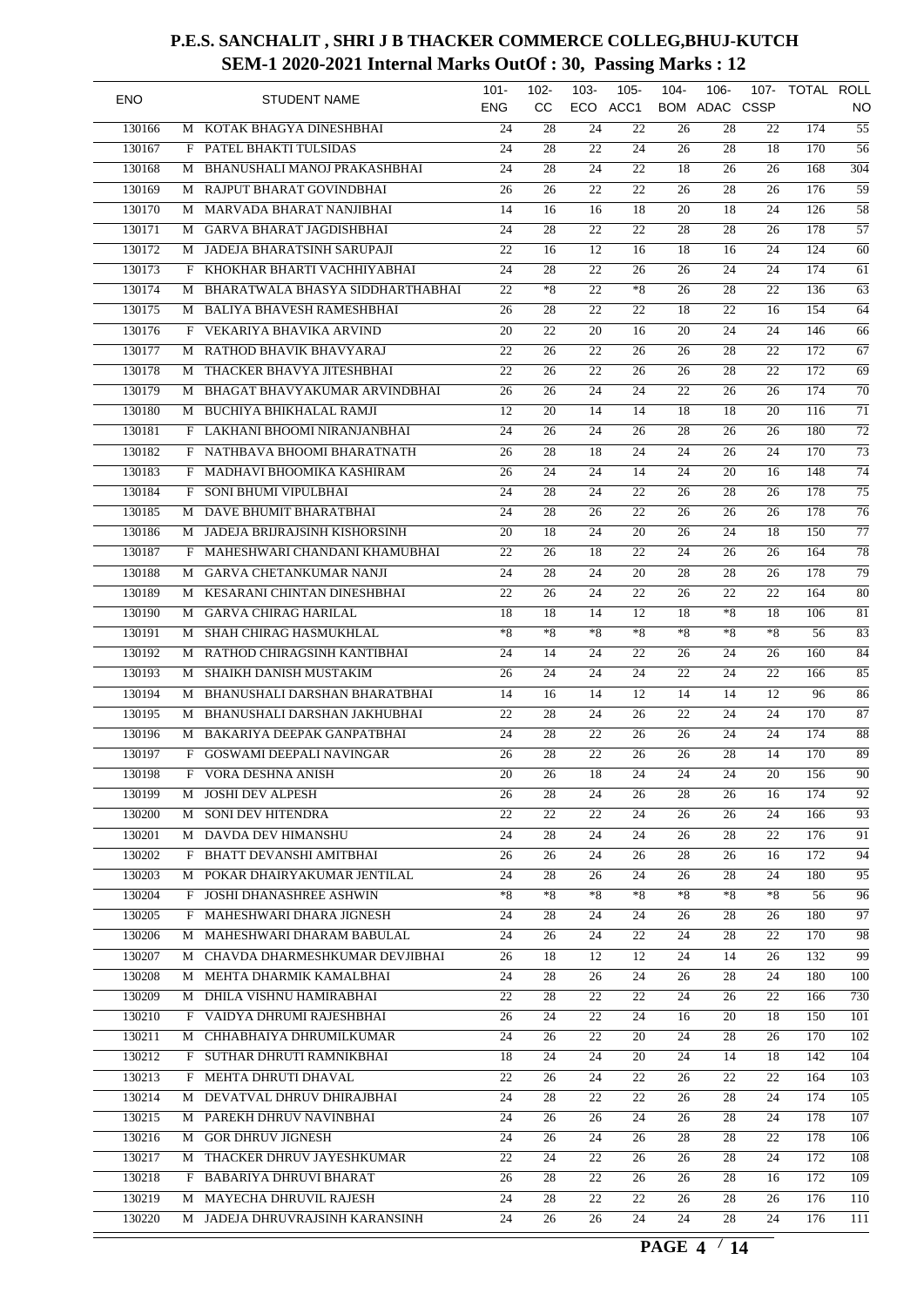| <b>ENO</b> |   | <b>STUDENT NAME</b>               | $101 -$<br>ENG  | $102 -$<br>cc   | $103 -$         | $105 -$<br>ECO ACC1 | $104 -$         | $106 -$<br>BOM ADAC CSSP | 107-            | TOTAL ROLL | NO               |
|------------|---|-----------------------------------|-----------------|-----------------|-----------------|---------------------|-----------------|--------------------------|-----------------|------------|------------------|
| 130221     | F | THAKKER DHVANI JIGNESHBHAI        | 24              | 28              | 24              | 18                  | 24              | 28                       | 20              | 166        | $\overline{113}$ |
| 130222     | F | MEHTA DHVANI RAHULBHAI            | 26              | 28              | 26              | 24                  | 24              | 28                       | 20              | 176        | $\overline{112}$ |
| 130223     | F | POKAR DHWANI SHANTILAL            | 26              | 28              | 22              | 24                  | 20              | 28                       | 24              | 172        | $\overline{527}$ |
| 130224     | F | RAJGOR DHYANI BHASKARBHAI         | 26              | 26              | $\overline{22}$ | $\overline{24}$     | $\overline{24}$ | $\overline{28}$          | 22              | 172        | 114              |
| 130225     | М | CHAUHAN DIKPALSINH ASHVINSINH     | 20              | $\overline{24}$ | 18              | 20                  | 26              | 16                       | 18              | 142        | $\overline{115}$ |
| 130226     | М | BHANUSHALI DILIPKUMAR SAMJIBHAI   | 24              | 18              | 20              | 20                  | 20              | 24                       | 22              | 148        | $\overline{116}$ |
| 130227     | М | <b>GAGAL DINESH DAMJI</b>         | 22              | $\overline{24}$ | $\overline{22}$ | 26                  | 26              | 28                       | 24              | 172        | $\overline{117}$ |
| 130228     | М | MATA DINESHBHAI RANABHAI          | 22              | $\overline{28}$ | 24              | 22                  | 26              | 28                       | 24              | 174        | $\overline{118}$ |
| 130229     | М | MAHESHWARI DINESHKUMAR KANJI      | 24              | 26              | 24              | 26                  | 26              | 28                       | 26              | 180        | $\overline{119}$ |
| 130230     | M | PATEL DIP NARSINH                 | 26              | $\overline{24}$ | $\overline{22}$ | 18                  | 28              | 28                       | 26              | 172        | 120              |
| 130231     | F | SOLANKI DIPA PRAVINBHAI           | 20              | $\overline{28}$ | 24              | 26                  | 22              | 24                       | 24              | 168        | $\overline{121}$ |
| 130232     | F | MEPANI DIPTI GOVIND               | 24              | 28              | 24              | $\overline{22}$     | 26              | 28                       | 20              | 172        | $\overline{122}$ |
| 130233     | F | JADEJA DIVYABA DALPATSINH         | 22              | 22              | 22              | 12                  | 22              | 24                       | 18              | 142        | $\overline{123}$ |
| 130234     | F | PINDORIA DIVYABEN LAXMAN          | 22              | 26              | 22              | 24                  | 22              | 22                       | 22              | 160        | $\overline{124}$ |
| 130235     | М | LIMBANI DIVYAKUMAR SHAILESHBHAI   | 26              | 18              | 20              | 24                  | 26              | 24                       | 26              | 164        | $\overline{125}$ |
| 130236     | F | SONI DIYA KIRTIBHAI               | 24              | 28              | 22              | 20                  | 24              | 28                       | 26              | 172        | $\overline{128}$ |
| 130237     | F | VADOR DIYA ANANDBHAI              | 24              | 26              | 24              | 24                  | 26              | 28                       | 24              | 176        | $\overline{129}$ |
| 130238     | F | PATEL DIYA RAVILAL                | $*8$            | $*8$            | $*8$            | $*8$                | $*8$            | $*8$                     | $*8$            | 56         | $\overline{127}$ |
|            |   |                                   |                 |                 |                 |                     |                 |                          |                 |            |                  |
| 130239     | F | <b>DOSHI DIYA DIPAK</b>           | 24              | 26              | 20              | 26                  | 26              | 26                       | 18              | 166        | $\frac{126}{2}$  |
| 130240     | F | SHETH DRASHTI BHUPEN              | $\overline{26}$ | $\overline{26}$ | 24              | 24                  | 28              | 28                       | 22              | 178        | 130              |
| 130241     | М | <b>BAYAD FAIZAL RAMJAN</b>        | 22              | 26              | 24              | 16                  | 28              | 28                       | 24              | 168        | $\overline{132}$ |
| 130242     | М | MALEK FAIZAN ABDULRAZAK           | 24              | 28              | 24              | 22                  | 26              | 28                       | 24              | 176        | 134              |
| 130243     | M | KHATRI FARHAN AKBARALI            | 26              | 26              | 24              | 20                  | 28              | 28                       | 16              | 168        | 135              |
| 130244     | F | <b>SAMA FARHEEN SOKATHUSEN</b>    | 22              | 24              | 22              | 24                  | 26              | 22                       | 22              | 162        | 136              |
| 130245     | М | <b>GANDHI FENIL BHARAT</b>        | 22              | 26              | 18              | 14                  | 16              | 20                       | 20              | 136        | $\overline{137}$ |
| 130246     | F | <b>BHAVSAR FENNY MUKESHBHAI</b>   | 24              | 26              | 24              | 26                  | 28              | 26                       | 16              | 170        | 138              |
| 130247     | М | SAMASANDHI FUZEL SIKANDAR         | 24              | 24              | 22              | 26                  | 24              | 28                       | 24              | 172        | 139              |
| 130248     | М | CHOUDHARY GAUTAM CHHOGARAM        | 24              | 28              | 22              | 24                  | 24              | 28                       | 24              | 174        | $\overline{141}$ |
| 130249     | F | RABARI GEETABEN DEVABHAI          | 16              | 18              | $\overline{20}$ | 24                  | 20              | 24                       | 26              | 148        | $\overline{142}$ |
| 130250     | F | <b>HIRANI GOPI HARISH</b>         | $\overline{22}$ | 28              | 24              | 20                  | 28              | 26                       | 22              | 170        | $\overline{143}$ |
| 130251     | М | AHIR GOVIND MITHUBHAI             | 18              | 22              | 20              | 24                  | 24              | 24                       | 26              | 158        | $\overline{145}$ |
| 130252     | М | NAI GULAMMURTUZA ABDULGANI        | 26              | 24              | 22              | 22                  | 20              | 24                       | 24              | 162        | 146              |
| 130253     |   | M KERASIYA HARDIK RAMESHBHAI      | $\overline{22}$ | $\overline{28}$ | $\overline{22}$ | $\overline{24}$     | $\overline{24}$ | $\overline{28}$          | $\overline{24}$ | 172        | $\overline{147}$ |
| 130254     |   | M VARCHAND HARDIK UGABHAI         | 22              | 26              | 22              | 24                  | 22              | 24                       | 26              | 166        | 148              |
| 130255     | M | KHASA HARDIKKUMAR HARIBHAI        | $\overline{22}$ | 28              | 24              | 22                  | 28              | 26                       | 24              | 174        | $\overline{149}$ |
| 130256     |   | M GADHAVI HARI GOPAL              | 20              | 24              | 24              | 20                  | 24              | 24                       | 26              | 162        | $\overline{151}$ |
| 130257     |   | M GADHAVI HARI MOHAN              | 24              | 24              | 22              | 26                  | 24              | 28                       | 26              | 174        | 152              |
| 130258     | М | KOTAK HARMIL AMITKUMAR            | 22              | $\overline{24}$ | 22              | 26                  | 26              | 28                       | 24              | 172        | 153              |
| 130259     |   | M PATEL HARSH JAGDISHBHAI         | 26              | 26              | 26              | 24                  | 22              | 26                       | 26              | 176        | $\overline{157}$ |
| 130260     |   | M GOR HARSH RAVINDRA              | 24              | 18              | 12              | 14                  | 24              | 18                       | 22              | 132        | 155              |
| 130261     |   | M THACKER HARSH MANOJ             | $*8$            | $*8$            | $*8$            | $\ast 8$            | $*8$            | $*8$                     | $*8$            | 56         | 158              |
| 130262     |   | M JADEJA HARSHDEEPSINH VISHALSINH | 24              | 28              | 24              | 22                  | 18              | 22                       | 26              | 164        | $\overline{159}$ |
| 130263     |   | M PARMAR HARSHIL SANJAYKUMAR      | 24              | 26              | 24              | 22                  | 26              | 28                       | 22              | 172        | 160              |
|            |   |                                   |                 |                 |                 |                     |                 |                          |                 |            |                  |
| 130264     | F | JADEJA HARSHINIBA ANIRUDHSINH     | 24              | 28              | 24              | 24                  | 26              | 28                       | 24              | 178        | 161              |
| 130265     |   | M SHAH HARSHIT RAJANBHAI          | 22              | 28              | 24              | 18                  | 18              | 18                       | 18              | 146        | $\overline{162}$ |
| 130266     |   | M VADOR HARSHIT MUKESHBHAI        | 24              | 28              | 22              | 22                  | 28              | 20                       | 22              | 166        | 163              |
| 130267     |   | M SODHA HARSHPALSINH RUPUBHA      | 20              | 22              | 22              | 14                  | 20              | 24                       | 26              | 148        | 164              |
| 130268     |   | M ZALA HARSHRAJSINH HARDEVSINH    | 24              | 28              | 22              | 24                  | 26              | 24                       | 24              | 172        | $\overline{165}$ |
| 130269     |   | M LUHAR HASAN AMADBHAI            | 22              | 24              | 22              | 26                  | 26              | 28                       | 24              | 172        | 166              |
| 130270     | F | KUBADIYA HASTI JAYANTILAL         | 24              | 28              | 24              | 24                  | 24              | 28                       | 24              | 176        | 167              |
| 130271     |   | M GOR HEM KULIN                   | 24              | 26              | 24              | 26                  | 28              | 28                       | 16              | 172        | 144              |
| 130272     |   | F KANJIYANI HEMANSHI DINESHBHAI   | 22              | 26              | 24              | 22                  | 24              | 22                       | 22              | 162        | 168              |
| 130273     | F | SONEJI HENCY SUMANBHAI            | 24              | 26              | 28              | 26                  | 28              | 26                       | 24              | 182        | 170              |
| 130274     | F | BHANUSHALI HENCY ASHOKBHAI        | 22              | 12              | 12              | 12                  | 26              | 12                       | 16              | 112        | $\overline{169}$ |
| 130275     |   | F NAYANI HENSIBEN JAYANTILAL      | $\overline{22}$ | 26              | $\overline{24}$ | 26                  | 20              | 26                       | 24              | 168        | $\overline{172}$ |
|            |   |                                   |                 |                 |                 |                     |                 |                          |                 |            |                  |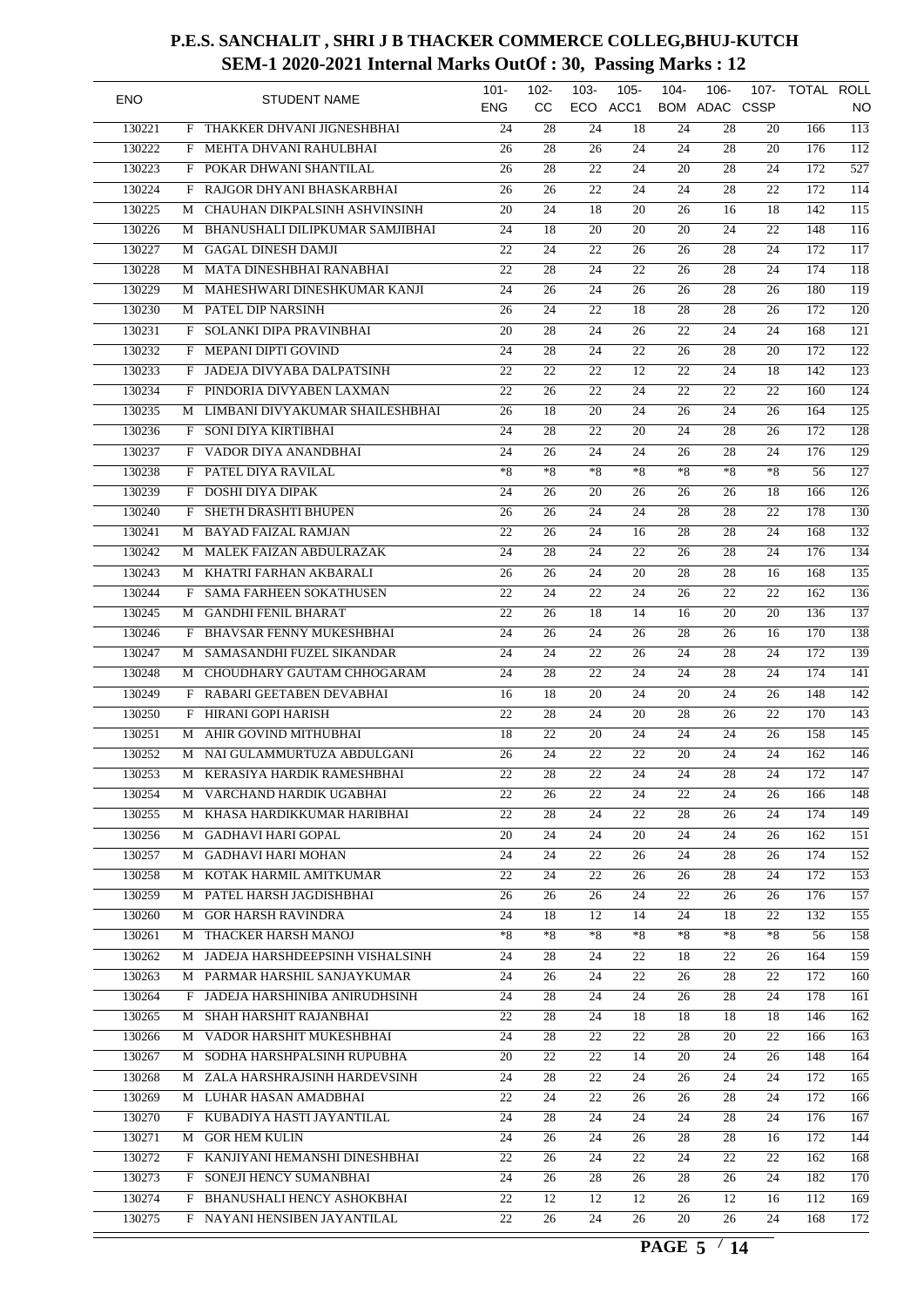| <b>ENO</b> |   | <b>STUDENT NAME</b>                   | $101 -$<br><b>ENG</b> | $102 -$<br>cc   | $103 -$ | $105 -$<br>ECO ACC1 | $104 -$ | $106 -$<br><b>BOM ADAC CSSP</b> | 107- | TOTAL ROLL | NO               |
|------------|---|---------------------------------------|-----------------------|-----------------|---------|---------------------|---------|---------------------------------|------|------------|------------------|
| 130276     | F | VARSANI HETAL NILESH                  | 20                    | 28              | 22      | 26                  | 26      | 24                              | 20   | 166        | $\overline{173}$ |
| 130277     | F | SOLANKI HETAVI KIRITKUMAR             | 24                    | 26              | 28      | 26                  | 28      | 26                              | 24   | 182        | $\overline{174}$ |
| 130278     |   | M ZALA HETURAJSINH MAYURSINH          | $\overline{22}$       | 12              | 16      | 14                  | 20      | 22                              | 24   | 130        | $\overline{175}$ |
| 130279     | F | THACKER HETVI KAMLESHBHAI             | 22                    | $\overline{28}$ | 26      | 26                  | 28      | 26                              | 16   | 172        | $\overline{177}$ |
| 130280     | F | PATEL HETVI KIRIT                     | 22                    | 26              | 22      | 14                  | 24      | 18                              | 24   | 150        | $\overline{176}$ |
| 130281     | F | THACKER HETVI NATVARLAL               | 24                    | 28              | 22      | 24                  | 24      | 28                              | 26   | 176        | 178              |
| 130282     | F | <b>BHANUSHALI HIMANSHI JAYESHBHAI</b> | 22                    | 28              | 24      | $\overline{24}$     | 22      | 24                              | 24   | 168        | 179              |
| 130283     | F | RUPAREL HIMANSHI NILESH               | 20                    | 26              | 24      | 26                  | 28      | 28                              | 16   | 168        | 180              |
| 130284     | F | <b>BHANUSHALI HIRAL RAMESH</b>        | 26                    | $\overline{28}$ | 20      | 24                  | 26      | 28                              | 26   | 178        | 181              |
| 130285     | F | DARAD HIRAL SHAILESHBHAI              | 24                    | 28              | 24      | 26                  | 24      | 28                              | 24   | 178        | 182              |
| 130286     | М | <b>BUDHBHATTI HITEN MANOJ</b>         | 24                    | 28              | 22      | 24                  | 26      | 28                              | 26   | 178        | $\overline{185}$ |
| 130287     | M | DORU HITESHKUMAR SHAMJIBHAI           | 24                    | 26              | 24      | $\overline{22}$     | 28      | 28                              | 26   | 178        | 186              |
| 130288     | М | SUTHAR HITESHKUMAR HIRALAL            | 26                    | 26              | 22      | 22                  | 26      | 26                              | 26   | 174        | 187              |
| 130289     | М | CHAKISUMRA IJAJ ALTAFHUSEN            | 12                    | $\overline{18}$ | 16      | 12                  | 14      | 14                              | 12   | 98         | 188              |
| 130290     | М | HINGORA IRFANAHEMAD ISMAIL            | 22                    | 18              | 12      | 16                  | 16      | 20                              | 24   | 128        | 189              |
| 130291     | F | THACKER ISHA VIJAYBHAI                | 24                    | 28              | 24      | 18                  | 26      | 28                              | 22   | 170        | $\overline{190}$ |
| 130292     | М | SONI ISHAN NAILESHBHAI                | 24                    | 28              | 22      | 24                  | 24      | 28                              | 24   | 174        | $\overline{191}$ |
| 130293     | М | RABARI JAGDISHBHAI PALABHAI           | 24                    | 22              | 22      | 24                  | 24      | 22                              | 24   | 162        | $\overline{192}$ |
| 130294     | F | BHIMANI JAGRUTIBEN MANSUKH            | 22                    | 26              | 22      | 26                  | 20      | 26                              | 24   | 166        | $\overline{193}$ |
| 130295     |   | RUSHI MANOJ JAGWANI                   | $*_{8}$               | $*8$            | $*8$    | $*8$                | $*8$    | $*8$                            | $*8$ | 56         | 194              |
|            | М |                                       |                       |                 |         |                     |         |                                 |      |            |                  |
| 130296     | М | SODHA JALAMSINH RANUBHA               | 24                    | $\overline{26}$ | 24      | 26                  | 26      | 24                              | 26   | 176        | $\overline{195}$ |
| 130297     | F | DARAJI JANKI VIMALBHAI                | 16                    | 18              | 22      | 20                  | 22      | 22                              | 24   | 144        | 196              |
| 130298     | F | SALAT JANVI YOGESHBHAI                | 26                    | 28              | 22      | 26                  | 28      | 26                              | 20   | 176        | 197              |
| 130299     | M | JOSHI JATINKUMAR DILIPBHAI            | 24                    | 24              | 24      | 20                  | 26      | 24                              | 26   | 168        | 198              |
| 130300     | М | KUMBHAR JAVED KASAM                   | 22                    | 24              | 24      | 22                  | 28      | 28                              | 24   | 172        | 199              |
| 130301     | М | THAKAR JAY JAGDISHBHAI                | $\overline{26}$       | 26              | 22      | 24                  | 28      | 24                              | 16   | 166        | $\overline{203}$ |
| 130302     | М | LOKWANI JAY PURANBHAI                 | 24                    | 26              | 26      | 24                  | 26      | 28                              | 24   | 178        | $\overline{200}$ |
| 130303     | М | MEHTA JAY PANKAJ                      | 26                    | 28              | 24      | 26                  | 28      | 28                              | 16   | 176        | 201              |
| 130304     | М | BHANUSHALI JAYDEEP RAVILAL            | 24                    | 16              | 22      | 12                  | 26      | 28                              | 22   | 150        | 204              |
| 130305     | М | MAHETA JAYDEEP BANVARI                | 24                    | 26              | 16      | 14                  | 18      | 20                              | 22   | 140        | $\overline{205}$ |
| 130306     | М | NINAMA JAYDEEP BABUBHAI               | 22                    | 28              | 24      | 24                  | 26      | 22                              | 24   | 170        | 206              |
| 130307     | М | HARIJAN JAYDEEPKUMAR BABUBHAI         | 24                    | 26              | 24      | 24                  | 28      | 28                              | 26   | 180        | 207              |
| 130308     |   | M SODHA JAYDIPSINH KARSHANJI          | $*_{8}$               | $*8$            | $*_{8}$ | $*8$                | $*8$    | $*8$                            | $*8$ | 56         | $\overline{209}$ |
| 130309     |   | M MAHESHWARI JAYESH VERSHI            | 24                    | 26              | 24      | 20                  | 24      | 28                              | 22   | 168        | 211              |
| 130310     | М | CHHANGA JAYESH NARSHI                 | 16                    | 18              | 22      | 24                  | 16      | 16                              | 16   | 128        | $\overline{210}$ |
| 130311     |   | M GOSWAMI JAYGIRI ASHWINGIRI          | 22                    | 26              | 20      | 26                  | 22      | 26                              | 26   | 168        | $\overline{212}$ |
| 130312     |   | M DAMA JAYKUMAR HARESH                | 24                    | 18              | 20      | 20                  | 22      | 24                              | 24   | 152        | 213              |
| 130313     |   | M PARMAR JAYMIN NITIN                 | $*8$                  | $*8$            | $*8$    | $*8$                | $*8$    | $*8$                            | $*8$ | 56         | $\overline{214}$ |
| 130314     |   | M BHADRA JAYRAJ NARAYANBHAI           | $*8$                  | $*8$            | *8      | $*8$                | $*8$    | $*8$                            | $*8$ | 56         | 754              |
| 130315     |   | M JADEJA JAYRAJSINH RANJITSINH        | 18                    | 28              | 18      | 20                  | 22      | 20                              | 14   | 140        | 215              |
| 130316     | F | MEHTA JEEL KIRAN                      | 26                    | 28              | 24      | 24                  | 26      | 26                              | 16   | 170        | 216              |
| 130317     |   | M GOGARI JEET MANILAL                 | 18                    | 20              | 20      | 14                  | 20      | 20                              | 20   | 132        | $\overline{217}$ |
| 130318     |   | M CHOTHANI JENIL VIPUL                | 24                    | 26              | 24      |                     | 28      | 28                              | 16   | 172        | 218              |
|            |   |                                       |                       |                 |         | 26                  |         |                                 |      |            |                  |
| 130319     | F | SHAH JENNY DINESHCHANDRA              | 22                    | 26              | 22      | 22                  | 26      | 22                              | 22   | 162        | 219              |
| 130320     |   | M MAHESHWARI JIGAR BABUBHAI           | 24                    | 26              | 22      | 22                  | 26      | 28                              | 26   | 174        | 220              |
| 130321     |   | M RATHOD JIGARKUMAR LAXMANBHAI        | 24                    | 26              | 22      | 26                  | 26      | 28                              | 26   | 178        | 221              |
| 130322     |   | F BHIMANI JINAL KANTILAL              | 26                    | 26              | 22      | 26                  | 24      | 24                              | 26   | 174        | 222              |
| 130323     |   | F VAGHELA JINALBEN NARENDRABHAI       | 22                    | 22              | 24      | 22                  | 20      | 14                              | 22   | 146        | $\overline{223}$ |
| 130324     |   | M SACHALA JITENDRA VIRJI              | 12                    | 14              | 18      | 12                  | 16      | $*8$                            | $*8$ | 88         | 224              |
| 130325     |   | M LIMBANI JITINKUMAR RAJENDRAKUMAR    | 22                    | 28              | 20      | 18                  | 20      | 26                              | 22   | 156        | 225              |
| 130326     |   | M KERASIYA JOGESHKUMAR HARIBHAI       | 24                    | 26              | 20      | 22                  | 22      | 22                              | 26   | 162        | $\overline{226}$ |
| 130327     |   | F SHETHIYA JULEE HARESHBHAI           | 24                    | 22              | 24      | 24                  | 20      | 24                              | 22   | 160        | 227              |
| 130328     |   | M MEHTA KALP NARESHBHAI               | 12                    | 12              | 14      | 12                  | 12      | 18                              | 16   | 96         | 228              |
| 130329     |   | M NAZAR KALPESH DHANJIBHAI            | 22                    | 24              | 14      | 14                  | 14      | 16                              | 14   | 118        | 229              |
| 130330     |   | M RATHAVA KALPESHBHAI LATUBHAI        | 20                    | 26              | 24      | 26                  | 22      | 26                              | 22   | 166        | 230              |
|            |   |                                       |                       |                 |         |                     |         |                                 |      |            |                  |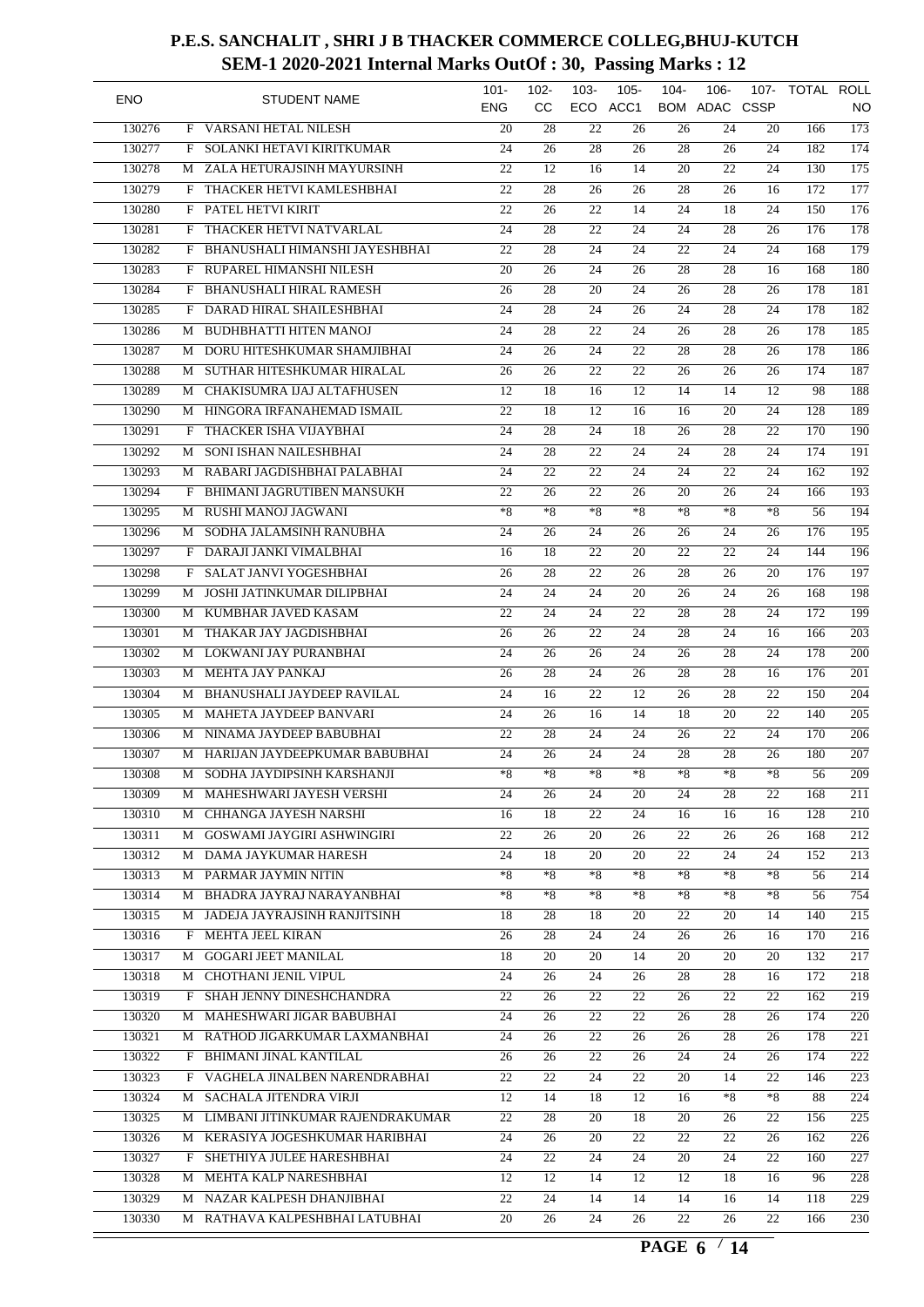| <b>ENO</b> |              | <b>STUDENT NAME</b>               | $101 -$<br><b>ENG</b> | $102 -$<br>cc   | $103 -$         | $105 -$<br>ECO ACC1 | $104 -$         | $106 -$<br>BOM ADAC CSSP | 107-            | TOTAL ROLL | NO               |
|------------|--------------|-----------------------------------|-----------------------|-----------------|-----------------|---------------------|-----------------|--------------------------|-----------------|------------|------------------|
| 130331     | M            | DESAI KAMLESH RAJABHAI            | 22                    | 18              | 18              | 24                  | 22              | 12                       | 20              | 136        | $\overline{231}$ |
| 130332     | F            | CHAKI KAMRUNISHA ABDULAJIJ        | 20                    | 22              | 20              | 14                  | 18              | 14                       | 18              | 126        | $\overline{232}$ |
| 130333     | М            | CHAD KANAIYA RANCHHODBHAI         | 12                    | 26              | 14              | 24                  | 12              | 18                       | 14              | 120        | $\overline{233}$ |
| 130334     | М            | SONI KAPIL RAJESHBHAI             | 20                    | $\overline{22}$ | 20              | 26                  | 26              | 28                       | 24              | 166        | 234              |
| 130335     | М            | RABARI KARAN RAMESH               | 24                    | 28              | 24              | 22                  | 20              | 28                       | 22              | 168        | $\overline{236}$ |
| 130336     | М            | MALAM KARAN JIGNESHBHAI           | 26                    | 12              | 16              | 16                  | 26              | 28                       | 16              | 140        | $\overline{235}$ |
| 130337     | М            | UMRANIYA KARAN JAYANTILAL         | $*8$                  | $*8$            | $*8$            | $*8$                | $*8$            | $*8$                     | $*8$            | 56         | 237              |
| 130338     | М            | GAJRA KARNKUMAR SHAMBHURAM        | 22                    | $\overline{28}$ | 22              | 22                  | 24              | 28                       | 26              | 172        | $\overline{238}$ |
| 130339     | М            | JADEJA KARTIKSINH HOTHUJI         | 24                    | 26              | 24              | 24                  | 28              | 24                       | 16              | 166        | 239              |
| 130340     | М            | KHOJA KASIMRAZA ALIRAZA           | $\overline{26}$       | 26              | 24              | 26                  | 28              | 28                       | 16              | 174        | $\overline{240}$ |
| 130341     | М            | <b>GADHECHA KATHAN KISHOR</b>     | 24                    | 24              | 24              | 24                  | 26              | 28                       | 22              | 172        | $\overline{241}$ |
| 130342     | М            | MAKWANA KAUSHIK LALJIBHAI         | 22                    | 26              | 22              | 20                  | 26              | 18                       | 24              | 158        | $\overline{243}$ |
| 130343     | F            | SUTHAR KAVITA RANCHHODBHAI        | 24                    | 22              | 24              | 24                  | 26              | 28                       | 24              | 172        | $\overline{244}$ |
| 130344     | М            | AMNA KEVAL JAGDISH                | 22                    | 24              | 22              | 26                  | 26              | 28                       | 24              | 172        | 245              |
| 130345     | М            | MAHESHWARI KHUSHAL BHARATBHAI     | 20                    | 24              | 22              | 16                  | 14              | 16                       | 14              | 126        | $\overline{248}$ |
| 130346     | М            | MAHESHWARI KHUSHAL ARJANBHAI      | 22                    | 24              | 22              | 26                  | 26              | 28                       | 24              | 172        | $\overline{247}$ |
| 130347     | F            | KABARIYA KHUSHI NARENDRA          | 22                    | 26              | 22              | 22                  | 20              | 28                       | 18              | 158        | $\overline{252}$ |
| 130348     | F            | VASANI KHUSHI DIPAKBHAI           | 26                    | 28              | 24              | 26                  | 26              | 26                       | 16              | 172        | 256              |
| 130349     | F            | SENGHANI KHUSHI HITESHBHAI        | 26                    | 28              | 24              | 26                  | 22              | 28                       | 26              | 180        | $\overline{253}$ |
| 130350     | F            | BHANUSHALI KHUSHI KISHORBHAI      | 20                    | $\overline{18}$ | $\overline{20}$ | 26                  | 22              | 24                       | 26              | 156        | $\overline{249}$ |
| 130351     | F            | GAJRA KHUSHI JAGDISBHBHAI         | 20                    | $\overline{28}$ | 20              | 26                  | 22              | 24                       | 26              | 166        | $\overline{250}$ |
| 130352     | F            | THACKER KHUSHI HARESHBHAI         | 26                    | 28              | 22              | 26                  | 28              | 28                       | 16              | 174        | 255              |
| 130353     | F            | <b>GANDHI KHUSHI NILESHBHAI</b>   | 24                    | 26              | 22              | 22                  | 26              | 28                       | 26              | 174        | $\overline{251}$ |
| 130354     | F            | SAMASANDHI KHWAIS JUSAB           | 18                    | 28              | 20              | 22                  | 18              | 22                       | 20              | 148        | 258              |
| 130355     | F            | <b>SHAH KINJAL LATESH</b>         | 24                    | 28              | 24              | 24                  | 26              | 28                       | 22              | 176        | 646              |
|            |              | BHANUSHALI KIRAN HEERALAL         | 24                    | 26              | 26              | 22                  | 26              | 28                       | 26              | 178        | 259              |
| 130356     | М            |                                   |                       |                 |                 |                     |                 |                          |                 |            |                  |
| 130357     | М            | BHANUSHALI KISHAN DHIRAJLAL       | 24                    | 26              | 26              | 24                  | 26              | 28                       | 24              | 178        | $\overline{260}$ |
| 130358     | М            | MADHVI KISHAN AMULBHAI            | 16                    | 22              | 22              | 22                  | 18              | 24                       | 24              | 148        | 262              |
| 130359     | М            | <b>GAGAL KISHAN KANJI</b>         | 26                    | $\overline{28}$ | 22              | 24                  | 26              | 24                       | 22              | 172        | $\overline{261}$ |
| 130360     | М            | <b>GAGAL KISHANBHAI VELABHAI</b>  | 20                    | 26              | 26              | 24                  | 22              | 22                       | 24              | 164        | $\overline{263}$ |
| 130361     | M            | <b>JAT KONEN IBRAHIM</b>          | 20                    | 18              | 24              | 22                  | 26              | 24                       | 20              | 154        | 264              |
| 130362     | $\mathbf{F}$ | MAHETA KRINA DARSHANBHAI          | 26                    | 26              | 24              | 22                  | 26              | 26                       | 24              | 174        | $\overline{265}$ |
| 130363     |              | M PADHIYAR KRIPALSINH LAKHIYARJI  | $\overline{26}$       | $\overline{24}$ | $\overline{24}$ | $\overline{24}$     | $\overline{18}$ | $\overline{24}$          | $\overline{22}$ | 162        | 266              |
| 130364     |              | F MEHTA KRISHI RAVIBHAI           | 24                    | 28              | 24              | 26                  | 26              | 28                       | 24              | 180        | 267              |
| 130365     | F            | SHAH KRISHITA HEMAN               | 24                    | 28              | 24              | 26                  | 28              | 28                       | $\overline{22}$ | 180        | 269              |
| 130366     | М            | JOSHI KRUSHNA RAJESHBHAI          | 24                    | 24              | 20              | 24                  | 26              | 28                       | 22              | 168        | $\overline{270}$ |
| 130367     |              | M VAGHELA KULDIPSINH SHIVUBHA     | 20                    | 24              | 20              | 22                  | 24              | 28                       | 18              | 156        | 436              |
| 130368     | $\mathbf{F}$ | DARJI KUMKUM MAHESHBHAI           | $\overline{22}$       | 18              | 18              | 18                  | 24              | 22                       | 24              | 146        | $\overline{271}$ |
| 130369     | М            | MULCHANDANI KUNAL SURESH          | 24                    | 28              | 24              | 24                  | 24              | 28                       | 24              | 176        | $\overline{272}$ |
| 130370     |              | M GOSWAMI KUNALGIRI HITESHGIRI    | 24                    | 26              | 22              | 24                  | 22              | 28                       | 22              | 168        | 273              |
| 130371     |              | M SANGHVI KUNJ MAHESHBHAI         | 24                    | 26              | 26              | 26                  | 26              | 28                       | 26              | 182        | 274              |
| 130372     |              | M GUSAI LAKHANGIRI HARDEVGIRI     | 26                    | 26              | 26              | 22                  | 28              | 28                       | 22              | 178        | $\overline{275}$ |
| 130373     |              | F RABARI LAKHIBEN JESHABHAI       | 24                    | 28              | 24              | 22                  | 22              | 28                       | 24              | 172        | 276              |
| 130374     | M            | JADEJA LAKIRAJSINH DILAVARSINH    | 24                    | 28              | 24              | 24                  | 26              | 24                       | 24              | 174        | 277              |
| 130375     |              | M SINDHAL LAVYRAJSINH VIRAMJI     | 26                    | 28              | 22              | 22                  | 26              | 26                       | 22              | 172        | 278              |
| 130376     |              | M SURANI LAXIT BHUPENDRABHAI      | 24                    | 18              | 14              | 22                  | 26              | 26                       | 26              | 156        | 279              |
| 130377     |              | M KATIRA LOVEKUMAR JAGDISHBHAI    | 18                    | 26              | 22              | 24                  | 20              | 20                       | 20              | 150        | 280              |
| 130378     |              | F KESARIYA MAHALAXMIBEN SHANTILAL | 24                    | 28              | 24              | 24                  | 26              | 26                       | 24              | 176        | 281              |
| 130379     |              | M KHATRI MAHAMAD RAMJAN           | 22                    | 16              | 24              | 22                  | 26              | 26                       | 26              | 162        | 282              |
| 130380     | М            | CHAD MAHAVIR JESHABHAI            | 22                    | 24              | 20              | 24                  | 26              | 16                       | 18              | 150        | 283              |
| 130381     | F            | SOLANKI MAHEK HARDIK              | 24                    | 26              | 24              | 24                  | 26              | 28                       | 24              | 176        | 284              |
| 130382     | М            | SODHA MAHENDRASINH CHATURSINH     | 24                    | 28              | 20              | 24                  | 26              | 28                       | 18              | 168        | 285              |
| 130383     |              | M PARTH MAHESHWARI CHANDULAL      | $*8$                  | $*8$            | $*8$            | $*8$                | $*8$            | $*8$                     | $*8$            | 56         | 286              |
| 130384     | F            | RAJGOR MAHIMA MUKESH              | 20                    | 26              | 22              | 22                  | 26              | 22                       | 18              | 156        | 287              |
| 130385     |              | M PARMAR MAHIPALSINH CHHOTALAAL   | 24                    | 28              | 24              | 22                  | 26              | 24                       | 26              | 174        | 288              |
|            |              |                                   |                       |                 |                 |                     |                 |                          |                 |            |                  |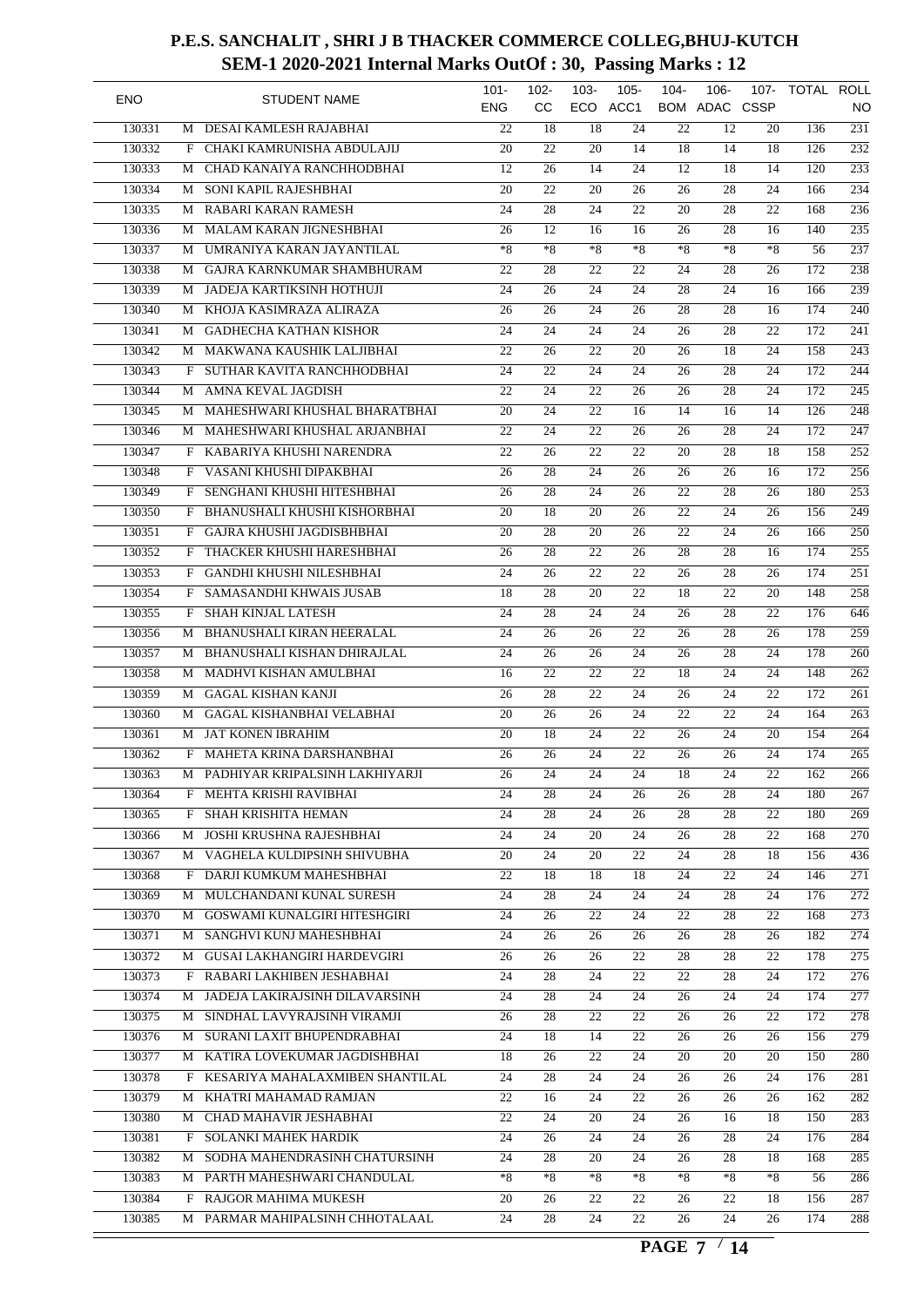| <b>ENO</b> |        |   | <b>STUDENT NAME</b>                 | $101 -$<br><b>ENG</b> | $102 -$<br>cc   | $103 -$         | $105 -$<br>ECO ACC1 | $104 -$         | $106 -$<br>BOM ADAC CSSP | 107-            | TOTAL ROLL | NO               |
|------------|--------|---|-------------------------------------|-----------------------|-----------------|-----------------|---------------------|-----------------|--------------------------|-----------------|------------|------------------|
|            | 130386 | M | ZALA MAHIRAJSINH MAHENDRASINH       | $\overline{28}$       | 24              | 22              | 24                  | $\overline{22}$ | 28                       | 24              | 172        | 289              |
|            | 130387 | М | RAYMA MAHMADSOHEB KASAMALI          | 26                    | 26              | 20              | 20                  | 28              | 28                       | 16              | 164        | $\overline{291}$ |
|            | 130388 | М | KHATRI MAHMAD TOKIRIQBAL            | 24                    | 24              | 24              | 26                  | 24              | 28                       | 26              | 176        | $\overline{290}$ |
|            | 130389 | М | KHATRI MAHMMADSAMS ABDULSATAR       | 26                    | 16              | $\overline{24}$ | $\overline{26}$     | $\overline{28}$ | 24                       | 16              | 160        | 292              |
|            | 130390 | F | JOSHI MAITREE BHAVESHBHAI           | 24                    | 26              | 24              | $\overline{26}$     | 28              | 26                       | 24              | 178        | $\overline{293}$ |
|            | 130391 | F | JABUANI MAITRI SURESHKUMAR          | 20                    | $\overline{22}$ | 20              | $\overline{12}$     | 22              | 18                       | 22              | 136        | $\overline{294}$ |
|            | 130392 | F | THAKKAR MAITRIBEN VIJAYBHAI         | $\overline{26}$       | 28              | 24              | 20                  | $\overline{26}$ | 26                       | 16              | 166        | $\overline{295}$ |
|            | 130393 | М | KUMBHAR MAKSUD NASIR                | 22                    | 24              | 22              | $\overline{26}$     | 24              | 28                       | 24              | 170        | $\overline{296}$ |
|            | 130394 | М | <b>GOR MALAV NIMISH</b>             | 26                    | $\overline{28}$ | 24              | 26                  | 28              | 28                       | 22              | 182        | $\overline{297}$ |
|            | 130395 | M | JADEJA MALAVRAJSINH MANOHARSINH     | 24                    | 28              | $\overline{24}$ | 22                  | 28              | 28                       | $\overline{22}$ | 176        | 298              |
|            | 130396 | M | SUTAR MANISH KISHORBHAI             | $*8$                  | $*8$            | $*8$            | $*8$                | $*8$            | $*8$                     | $*8$            | 56         | $\overline{300}$ |
|            | 130397 | F | VANKAR MANISHA NARAN                | 26                    | 26              | 20              | 22                  | 26              | 26                       | 26              | 172        | 301              |
|            | 130398 | М | RATHOD MANISHKUMAR RAMESHKUMAR      | 18                    | 20              | 24              | 22                  | 24              | 22                       | 26              | 156        | $\overline{302}$ |
|            | 130399 | F | MARVADA MANJULA PACHAN              | 24                    | 26              | 22              | 16                  | 22              | 18                       | 26              | 154        | $\overline{303}$ |
|            | 130400 | М | MATA MANOJBHAI HARIBHAI             | 24                    | $\overline{28}$ | 24              | $\overline{22}$     | 26              | 28                       | 24              | 176        | $\overline{305}$ |
|            | 130401 | М | BADIYA MANOJKUMAR NANJI             | 22                    | 18              | 22              | $\overline{26}$     | 26              | $\overline{24}$          | 22              | 160        | $\overline{306}$ |
|            | 130402 | F | <b>BHANSALI MANSI TEJASBHAI</b>     | 24                    | $\overline{28}$ | 24              | $\overline{18}$     | 24              | 28                       | 22              | 168        | 307              |
|            | 130403 | F | PARMAR MANSI VINOD                  | $\overline{22}$       | 26              | 16              | 26                  | 20              | 28                       | 20              | 158        | 309              |
|            | 130404 | F | SURANI MANSI NAVINKUMAR             | 22                    | 26              | 24              | $\overline{22}$     | 26              | 22                       | 22              | 164        | $\overline{310}$ |
|            | 130405 | F | <b>GORASIYA MANSI DINESHBHAI</b>    | $\overline{22}$       | 24              | $\overline{18}$ | 24                  | 20              | 20                       | 24              | 152        | 308              |
|            | 130406 | М | JAKHARIYA MANTHAN KISHORBHAI        | 24                    | 28              | 24              | 22                  | 24              | 22                       | 22              | 166        | $\overline{311}$ |
|            | 130407 | М | JADEJA MANVIJAYSINH BALVANTSINH     | 18                    | 18              | 14              | 16                  | 18              | 18                       | $\overline{24}$ | 126        | $\overline{312}$ |
|            | 130408 | F | SHEIKH MARIYA KHURSHID              | 24                    | $\overline{28}$ | 24              | $\overline{26}$     | 26              | 28                       | 18              | 174        | $\overline{313}$ |
|            | 130409 | M | SIJU MAYURBHAI RAMESHBHAI           | 26                    | 24              | 24              | 24                  | 22              | 24                       | 22              | 166        | $\overline{315}$ |
|            | 130410 |   | CHAIYA MAYURBHAI KANJIBHAI          | $\overline{18}$       | 22              | 22              | 20                  | 24              | 22                       | 26              | 154        | 314              |
|            | 130411 | M | JADEJA MAYURSINH AJITSINH           | 16                    | $\overline{16}$ | 22              | 16                  | 22              | 16                       | 24              | 132        | $\overline{316}$ |
|            |        | М |                                     |                       |                 |                 |                     |                 |                          |                 |            | $\overline{317}$ |
|            | 130412 | F | <b>BUDHBHATTI MEERA HARESH</b>      | 26                    | $\overline{28}$ | 20              | 24                  | 20              | 26                       | 20              | 164        |                  |
|            | 130413 | F | SURANI MEERA PRAKASH                | 22                    | 26              | 24              | $\overline{22}$     | 26              | 22                       | 22              | 164        | $\overline{318}$ |
|            | 130414 | М | SONI MEET SUBHASBHAI                | $\overline{26}$       | $\overline{28}$ | 24              | $\overline{22}$     | 26              | $\overline{28}$          | 26              | 180        | $\overline{322}$ |
|            | 130415 | М | <b>DUDIYA MEET BHADRESH</b>         | 26                    | 26              | 24              | 26                  | $\overline{28}$ | 26                       | 22              | 178        | $\overline{320}$ |
|            | 130416 | M | DHOLU MEET CHHAGANLAL               | 26                    | 26              | 22              | $\overline{24}$     | 24              | 28                       | 26              | 176        | $\overline{319}$ |
|            | 130417 | M | GOSWAMI MEETGAR BHAGVANGAR          | 26                    | 28              | 20              | 18                  | 28              | 28                       | 22              | 170        | $\overline{323}$ |
|            | 130418 |   | M JADEJA MEETRAJSINH PRADHYUMANSINH | $\overline{24}$       | $\overline{26}$ | $\overline{26}$ | 26                  | 26              | $\overline{28}$          | $\overline{26}$ | 182        | $\overline{324}$ |
|            | 130419 |   | M RABARI MEGABHAI BUDHABHAI         | 28                    | 22              | 20              | 24                  | 22              | 22                       | 22              | 160        | 325              |
|            | 130420 | М | RANPURA MEGH DHARMENDRA             | $\overline{24}$       | 28              | 22              | 18                  | $\overline{24}$ | 28                       | $\overline{22}$ | 166        | $\overline{326}$ |
|            | 130421 | M | <b>GAJJAR MIHIR PRAKASHBHAI</b>     | 20                    | 14              | 24              | 14                  | 26              | 28                       | 22              | 148        | $\overline{327}$ |
|            | 130422 |   | M POMAL MILAP HITESH                | 24                    | 28              | 24              | 24                  | 24              | 28                       | 24              | 176        | 328              |
|            | 130423 | F | DARJI MINAL ANAND                   | $\overline{24}$       | $\overline{24}$ | 22              | 26                  | 26              | 26                       | 26              | 174        | $\overline{329}$ |
|            | 130424 | F | NATHBAVA MITAL RAGHUNATH            | 26                    | 28              | 24              | 24                  | 26              | 28                       | 26              | 182        | $\overline{330}$ |
|            | 130425 | M | <b>GAGAL MITESH HARI</b>            | 24                    | 28              | 26              | 22                  | 18              | 24                       | 24              | 166        | 331              |
|            | 130426 |   | M GARVA MITESH SAMJIBHAI            | 26                    | 28              | 24              | 22                  | 28              | 28                       | 24              | 180        | 332              |
|            | 130427 |   | M MISTRY MOAVESH ABDULABHAI         | 16                    | 14              | 14              | 16                  | 14              | 12                       | 14              | 100        | 334              |
|            | 130428 |   | M KHOJA MOHAMED MEHDIJAAFARALI      | 26                    | 26              | 24              | 26                  | 28              | 28                       | 16              | 174        | 335              |
|            | 130429 | M | KHATRI MOHAMMADLIZAAN ABDULAZIZ     | 24                    | 24              | 24              | 18                  | 28              | 28                       | 16              | 162        | 336              |
|            | 130430 |   | M KERASIYA MOHAN HARIBHAI           | 22                    | 26              | 24              | 22                  | 24              | 28                       | 24              | 170        | 756              |
|            | 130431 |   | M AHIR MOHANBHAI BHAGUBHAI          | $*8$                  | $*8$            | *8              | $*8$                | $*8$            | $*8$                     | $*8$            | 56         | 337              |
|            | 130432 |   | M CHAUDHARY MOHIT RAMBIRSINGH       | $^{\ast}8$            | $*8$            | *8              | ${}^*\!8$           | ${}^{\ast}8$    | $*8$                     | $*8$            | 56         | 339              |
|            | 130433 |   | M MANIAR MOHMADMAROOF SALIM         | 26                    | 24              | 22              | 26                  | 22              | 26                       | 16              | 162        | $\overline{341}$ |
|            | 130434 | М | KHATRI MOHMADAKHTAR MAMAD           | 26                    | 20              | 24              | 26                  | 28              | 24                       | 16              | 164        | $\overline{340}$ |
|            | 130435 | М | PIR MOHMEDAMANSHA                   | 24                    | 20              | 24              | 20                  | 26              | 28                       | 24              | 166        | 342              |
|            | 130436 | М | MORABIYA MOKSH KETANBHAI            | 24                    | 24              | 24              | 24                  | 28              | 28                       | 22              | 174        | $\overline{343}$ |
|            | 130437 |   | M RAJGOR MONIKKUMAR KISHORBHAI      | 26                    | 26              | 22              | 20                  | 26              | 28                       | 26              | 174        | 344              |
|            | 130438 |   | M SANGHARIYAT MOSINHUSEN JUSABBHAI  | 24                    | 28              | 24              | 22                  | 24              | 28                       | 22              | 172        | 345              |
|            | 130439 |   | M VARAIYA MOXAL AMIT                | 24                    | 28              | 24              | 24                  | 28              | 26                       | 22              | 176        | $\overline{346}$ |
|            | 130440 |   | F RATHOD MRUDANGEE SANJAY           | $\overline{24}$       | 26              | 22              | 22                  | 26              | 28                       | 26              | 174        | $\overline{347}$ |
|            |        |   |                                     |                       |                 |                 |                     |                 |                          |                 |            |                  |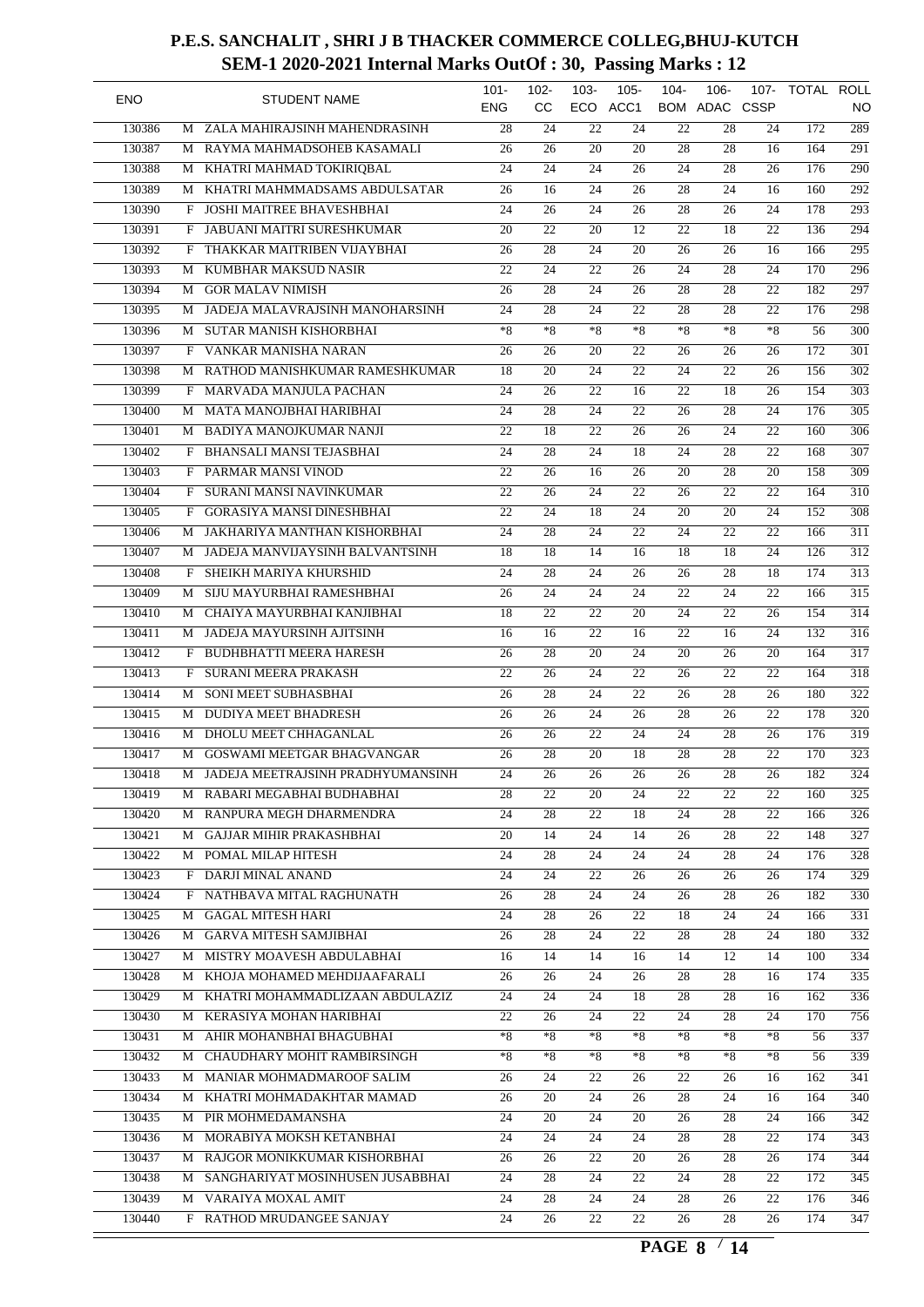| <b>ENO</b> |   | <b>STUDENT NAME</b>               | $101 -$<br><b>ENG</b> | $102 -$<br><b>CC</b> | $103 -$<br>ECO  | $105 -$<br>ACC1 | $104 -$         | $106 -$<br><b>BOM ADAC CSSP</b> | $107 -$         | TOTAL ROLL | <b>NO</b>        |
|------------|---|-----------------------------------|-----------------------|----------------------|-----------------|-----------------|-----------------|---------------------------------|-----------------|------------|------------------|
| 130441     | M | <b>DHILA MUKESH MERA</b>          | $*8$                  | $*8$                 | $*8$            | $*8$            | $*8$            | $*8$                            | $*8$            | 56         | $\overline{348}$ |
| 130442     | F | <b>GOR MURTI JITESH</b>           | 26                    | 28                   | $\overline{24}$ | 24              | 24              | 28                              | 16              | 170        | $\overline{349}$ |
| 130443     | F | MAKWANA MUSKAN PARESHKUMAR        | 24                    | 28                   | 18              | 16              | 26              | 26                              | 16              | 154        | $\overline{350}$ |
| 130444     | М | SANGAR MUSTAFA ASLAM              | 24                    | 26                   | 24              | $\overline{24}$ | 24              | 24                              | 20              | 166        | 351              |
| 130445     | М | KUMBHAHR MUSTAQ MAHEMUD           | 22                    | 26                   | 22              | 22              | 28              | 28                              | 24              | 172        | $\overline{352}$ |
| 130446     | F | SOLANKI NAIMISHA GIRISHBHAI       | 24                    | 26                   | 28              | 26              | 28              | 26                              | 24              | 182        | 353              |
| 130447     | М | PARASIYA NAMAN PARSOTAM           | 22                    | $\overline{24}$      | $\overline{24}$ | $\overline{26}$ | 20              | 26                              | 24              | 166        | 354              |
| 130448     | М | <b>MEMON NAMIM ANVAR</b>          | $\overline{24}$       | 22                   | 24              | 12              | 20              | 18                              | $\overline{24}$ | 144        | 355              |
| 130449     | F | MEHTA NANDINI MAHESH              | $\overline{20}$       | $\overline{28}$      | $\overline{22}$ | $\overline{26}$ | 26              | 28                              | 22              | 172        | 356              |
| 130450     | M | <b>BHAVSAR NANDISH HARESHBHAI</b> | 18                    | 28                   | 18              | 12              | 24              | $\overline{22}$                 | 24              | 146        | 357              |
| 130451     | M | JADEJA NARENDRASINH DILIPSINH     | 12                    | 12                   | 16              | 24              | 12              | 14                              | 20              | 110        | 359              |
| 130452     | M | PATHAN NASHIRHUSEN NURMAMAD       | 22                    | $\overline{26}$      | $\overline{20}$ | $\overline{26}$ | 22              | 26                              | 26              | 168        | 360              |
| 130453     | M | TURI NAVIN RAMESHBHAI             | 26                    | 24                   | 20              | 18              | 22              | 28                              | 26              | 164        | $\overline{361}$ |
| 130454     | М | <b>GAJRA NAYAN DEVJI</b>          | 26                    | 24                   | 24              | 24              | 20              | 24                              | 18              | 160        | $\overline{362}$ |
| 130455     | F | KUMAR NAYANKUMARI VIDHUT          | $\overline{20}$       | 26                   | 22              | 14              | 20              | 26                              | 12              | 140        | $\overline{363}$ |
| 130456     | М | RAYMA NAZIRHUSEN KASAM            | 24                    | 26                   | 20              | 18              | 26              | 24                              | 16              | 154        | $\overline{364}$ |
| 130457     | М | PATEL NEEL RAJESH                 | 24                    | $\overline{28}$      | 24              | 24              | 26              | 26                              | 24              | 176        | 365              |
| 130458     | F | KHUNGLA NEHAL SHANKAR             | 24                    | $\overline{28}$      | $\overline{20}$ | 26              | $\overline{26}$ | 24                              | 24              | 172        | 368              |
|            |   |                                   |                       |                      |                 |                 |                 |                                 |                 |            |                  |
| 130459     | F | RATHOD NEHAL VINODBHAI            | 24                    | 28                   | 22              | 22              | 26              | 26                              | 24              | 172        | 369              |
| 130460     | F | PARMAR NENCY HARESHBHAI           | $\overline{26}$       | $\overline{26}$      | $\overline{26}$ | 26              | 28              | 28                              | $\overline{18}$ | 178        | $\overline{370}$ |
| 130461     | F | PARMAR NENSI JAYRAM               | 24                    | $\overline{28}$      | 24              | $\overline{22}$ | 22              | 28                              | 18              | 166        | 494              |
| 130462     | F | JABUVANI NIDHI DEVENDRABHAI       | $\overline{22}$       | 26                   | 24              | 22              | 26              | $\overline{22}$                 | $\overline{22}$ | 164        | 496              |
| 130463     | M | <b>GOYAL NIKHIL MULJIBHAI</b>     | 16                    | $\overline{20}$      | 22              | 14              | 16              | 14                              | 16              | 118        | 497              |
| 130464     | M | GOSWAMI NIKHILGIRI KISHORGIRI     | 12                    | 14                   | 12              | 12              | 14              | 18                              | 12              | 94         | 498              |
| 130465     | М | BRAHMAN NIKULKUMAR MANUBHAI       | 26                    | 24                   | 22              | 22              | 26              | 24                              | 26              | 170        | 499              |
| 130466     | M | DAVE NILESHKUMAR VASANTBHAI       | $*8$                  | $*8$                 | $*8$            | $*8$            | $*8$            | $*8$                            | $*8$            | 56         | 500              |
| 130467     | F | <b>BARADIYA NIRALI RAJESH</b>     | $\overline{22}$       | $\overline{22}$      | $\overline{20}$ | $\overline{22}$ | $\overline{20}$ | 22                              | 24              | 152        | 501              |
| 130468     | F | THEBA NISHA SAMEER                | 22                    | 26                   | 24              | 22              | 22              | 28                              | 16              | 160        | $\overline{503}$ |
| 130469     | F | SURYAVANSHI NISHA ASHOKBHAI       | 24                    | 24                   | $\overline{22}$ | 24              | 26              | 28                              | 26              | 174        | $\overline{502}$ |
| 130470     | М | <b>GUSANI NISHIT ASHWINBHAI</b>   | 22                    | $\overline{24}$      | 24              | $\overline{26}$ | 24              | 28                              | 26              | 174        | 504              |
| 130471     | F | THAKKAR NIWI DINESHBHAI           | 24                    | 28                   | 24              | 22              | 26              | 28                              | 22              | 174        | $\overline{506}$ |
| 130472     | М | ANSARI NOORALAM SABIR             | 26                    | 26                   | $\overline{24}$ | 26              | 28              | 28                              | 16              | 174        | 507              |
| 130473     | M | KUMBHAR NUMAIR MOHAMMEDRAFIK      | $\overline{26}$       | $\overline{28}$      | $\overline{24}$ | $\overline{26}$ | $\overline{28}$ | $\overline{28}$                 | $\overline{18}$ | 178        | $\overline{508}$ |
| 130474     |   | M PATEL OM PRAVINKUMAR            | 22                    | 26                   | 24              | 22              | 24              | 22                              | 22              | 162        | 509              |
| 130475     | М | SOLANKI OM PRAFULKUMAR            | 14                    | 14                   | 14              | 14              | 12              | 16                              | 24              | 108        | 511              |
| 130476     | M | SOLANKI OM SHAILESHKUMAR          | 20                    | 26                   | 22              | 22              | 24              | 22                              | 24              | 160        | $\overline{513}$ |
| 130477     | M | SOLANKI OM PRAKASHBHAI            | 28                    | 24                   | 22              | 26              | 22              | 28                              | 24              | 174        | 512              |
| 130478     | F | NIRALI PADHARA DEVRAJ             | $\overline{24}$       | 28                   | 24              | 22              | 26              | 28                              | 20              | 172        | $\overline{514}$ |
| 130479     | F | RAJ PANKTI DILIPSINH              | 26                    | 20                   | 24              | 24              | 28              | 28                              | 16              | 166        | $\overline{515}$ |
| 130480     |   | M THACKER PARAM HARSHAD           | 24                    | 28                   | 24              | 24              | 26              | 28                              | 22              | 176        | 516              |
| 130481     |   | M CHANDRAVANSHEE PARASKUMAR       | 24                    | 28                   | 18              | 22              | 20              | 22                              | 24              | 158        | 517              |
| 130482     |   | M TAMARIYA PARESHBHAI JAGDISHBHAI | 14                    | 12                   | 16              | 16              | 12              | 16                              | 12              | 98         | $\overline{518}$ |
|            |   |                                   |                       |                      |                 |                 |                 |                                 |                 |            |                  |
| 130483     |   | M PARMAR PARESHKUMAR RAMJIBHAI    | 22                    | 26                   | 20              | 22              | 24              | 28                              | 22              | 164        | 519              |
| 130484     | F | SHAH PARIDHI HITESH               | 24                    | 28                   | 24              | 24              | 26              | 26                              | 22              | 174        | 520              |
| 130485     |   | M RAJGOR PARTH PRADIPBHAI         | 24                    | 26                   | 22              | 26              | 22              | 26                              | 26              | 172        | 523              |
| 130486     |   | M THACKER PARTH KAMLESH           | 22                    | 26                   | 24              | 24              | 28              | 28                              | 20              | 172        | 524              |
| 130487     |   | M BHANUSHALI PARTH MOHANBHAI      | 20                    | 20                   | 26              | 22              | 24              | 24                              | 22              | 158        | 521              |
| 130488     |   | M VORA PARTH DIPAKBHAI            | 24                    | 26                   | 24              | 26              | 28              | 28                              | 22              | 178        | $\overline{525}$ |
| 130489     |   | M POKAR PARTH MAHESHBHAI          | 24                    | 28                   | 22              | 24              | 24              | 24                              | 24              | 170        | 522              |
| 130490     | F | SHAH PARTHVI HITENDRA             | 24                    | 28                   | 22              | 24              | 26              | 26                              | 26              | 176        | 526              |
| 130491     | F | THACKER POOJA SATISH              | 26                    | 24                   | 22              | 20              | 24              | 28                              | 16              | 160        | $\overline{532}$ |
| 130492     |   | F KHARSANI POOJA UMAKANTBHAI      | 24                    | 26                   | 22              | 26              | 26              | 28                              | 24              | 176        | 528              |
| 130493     |   | F POMAL POOJA BIPINBHAI           | 22                    | 22                   | 20              | 18              | 24              | 22                              | 26              | 154        | 530              |
| 130494     | F | PARSIYA POOJA ARVINDBHAI          | 22                    | 26                   | 24              | 22              | 26              | 22                              | 22              | 164        | 529              |
| 130495     |   | F RATHOD POOJABA JETHUBHA         | $\overline{22}$       | 28                   | 24              | 22              | 26              | 28                              | 26              | 176        | 533              |
|            |   |                                   |                       |                      |                 |                 |                 |                                 |                 |            |                  |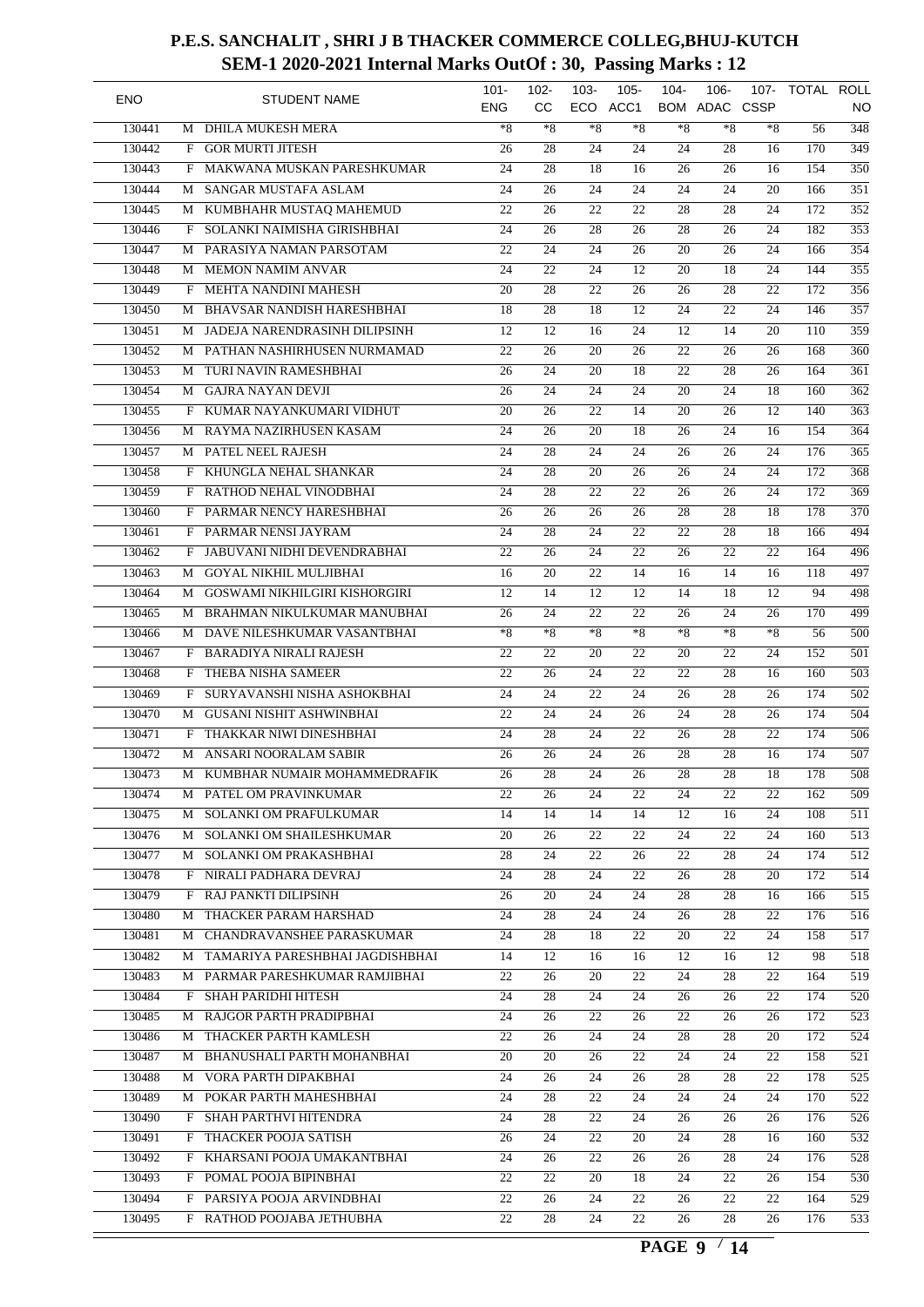| <b>ENO</b> |   | <b>STUDENT NAME</b>               | $101 -$<br><b>ENG</b> | $102 -$<br><b>CC</b> | $103 -$         | $105 -$<br>ECO ACC1 | $104 -$         | $106 -$<br>BOM ADAC CSSP | 107-            | TOTAL ROLL       | NO               |
|------------|---|-----------------------------------|-----------------------|----------------------|-----------------|---------------------|-----------------|--------------------------|-----------------|------------------|------------------|
| 130496     | F | GOSWAMI PRACHI MAHESHGAR          | $\overline{20}$       | 22                   | 18              | 12                  | 22              | 18                       | 22              | 134              | $\overline{534}$ |
| 130497     | М | VARSANI PRAKASH NANJI             | 24                    | 20                   | 14              | 12                  | 24              | 22                       | 22              | 138              | $\overline{535}$ |
| 130498     | M | <b>GEDIYA PRASHANT VIJAYBHAI</b>  | 24                    | 28                   | 24              | 24                  | 26              | 28                       | 24              | 178              | 536              |
| 130499     | М | KHOKHANI PRATIK ASHOK             | 24                    | $\overline{28}$      | $\overline{22}$ | 22                  | 24              | 24                       | 22              | 166              | 539              |
| 130500     | М | BHANUSHALI PRATIK DHANJIBHAI      | 14                    | 12                   | 20              | 22                  | 20              | 20                       | 22              | 130              | $\overline{537}$ |
| 130501     | М | GOSWAMI PRATIK GHANSHYMBHARTHI    | 22                    | 28                   | 26              | 14                  | 22              | 28                       | 26              | 166              | 538              |
| 130502     | М | CHAVDA PRATIKBHAI GOPALBHAI       | $\overline{22}$       | 28                   | $\overline{24}$ | $\overline{22}$     | 26              | 28                       | 24              | 174              | 540              |
| 130503     | F | <b>MARAND PREET RAVAJI</b>        | $\overline{26}$       | $\overline{28}$      | 24              | 26                  | 26              | 26                       | 18              | 174              | 541              |
| 130504     | М | DHOLU PREETKUMAR PRAVINBHAI       | 26                    | 16                   | 20              | 20                  | 26              | 24                       | 20              | 152              | $\overline{542}$ |
| 130505     | М | ZAVERI PREMKUMAR VIPULBHAI        | $\overline{24}$       | 28                   | 24              | $\overline{22}$     | 26              | 28                       | 26              | 178              | 543              |
| 130506     | M | <b>BHOJANI PRINCE PRAKASHBHAI</b> | 26                    | 26                   | 26              | 24                  | 22              | 26                       | 26              | 176              | 544              |
| 130507     | M | <b>GANDHI PRIT HITENBHAI</b>      | 22                    | 26                   | 22              | 22                  | 26              | 28                       | 26              | 172              | $\overline{545}$ |
| 130508     | M | PARIHAR PRITAMSINGH RANSINGH      | 18                    | 22                   | 16              | 22                  | 20              | 26                       | 18              | 142              | $\overline{546}$ |
| 130509     | М | <b>BHADRU PRITESH PRAVINBHAI</b>  | 24                    | 24                   | 24              | 24                  | 26              | 28                       | 26              | 176              | $\overline{547}$ |
| 130510     | F | BHANUSHALI PRIYANKA DINESHBHAI    | 22                    | 24                   | 24              | 26                  | 26              | 28                       | 22              | 172              | 548              |
| 130511     | F | RATHOD PRIYANKA AJAY              | 24                    | 28                   | 24              | 26                  | 26              | 28                       | 24              | 180              | $\overline{549}$ |
| 130512     | М | SOLANKI PRIYANSHU DEEPAKBHAI      | 20                    | 24                   | 24              | 16                  | 24              | 28                       | 22              | 158              | 550              |
| 130513     | F | SOMAIYA PRUTHA RAJESH             | 26                    | 24                   | 20              | 24                  | 22              | 24                       | 18              | 158              | $\overline{551}$ |
| 130514     | F | CHAD RADHABEN BHAGUBHAI           | 24                    | 26                   | 22              | 22                  | 26              | 28                       | 26              | 174              | $\overline{552}$ |
| 130515     |   | PATHAN RAHILA KASAM               | $\overline{26}$       | $\overline{28}$      | 22              | 24                  | 22              | 28                       | 18              | 168              | $\overline{553}$ |
|            | F |                                   |                       |                      |                 |                     |                 |                          |                 |                  |                  |
| 130516     | М | <b>GARVA RAHUL NAVINBHAI</b>      | 24                    | $\overline{12}$      | 22              | 16                  | $\overline{22}$ | 26                       | 12              | 134              | 556              |
| 130517     | М | <b>CHAUHAN RAHUL HARESH</b>       | 26                    | 26                   | 24              | 26                  | 28              | 26                       | 22              | 178              | $\overline{555}$ |
| 130518     | М | CHARANIYA RAHUL BABULAL           | 18                    | 18                   | 14              | 26                  | 20              | 24                       | 24              | 144              | 554              |
| 130519     | M | NAYAKA RAHUL SURESHBHAI           | 24                    | 28                   | 20              | 22                  | 26              | 28                       | 24              | 172              | $\overline{557}$ |
| 130520     | М | RAJGOR RAHULKUMAR PRABHULAL       | 18                    | 16                   | 16              | 22                  | 28              | 28                       | 22              | 150              | 558              |
| 130521     | М | SOLANKI RAJ HITESHBHAI            | 22                    | 26                   | 22              | 22                  | 26              | 28                       | 26              | 172              | $\overline{560}$ |
| 130522     | М | <b>BHANUSHALI RAJ DIPAK</b>       | 24                    | 18                   | 20              | 20                  | 18              | 24                       | 22              | 146              | 559              |
| 130523     | М | KUMBHAR RAJAK RAMJU               | 22                    | 26                   | 24              | 22                  | 28              | 28                       | 24              | 174              | 562              |
| 130524     | М | HATHI RAJAN PRAKASHCHANDRA        | 22                    | 24                   | 22              | 26                  | 26              | 28                       | 24              | 172              | 563              |
| 130525     | М | DANGAR RAJANKUMAR DHANJIBHAI      | 26                    | 18                   | 22              | 24                  | 22              | 24                       | 24              | 160              | $\overline{565}$ |
| 130526     | M | VADHA RAJDEEPSINH SHIVUBHA        | $*8$                  | $*8$                 | $*8$            | $*8$                | $*8$            | $*8$                     | $*8$            | 56               | 566              |
| 130527     | М | JADEJA RAJDIPSINH CHANUBHA        | 12                    | 14                   | $\overline{20}$ | 18                  | 16              | 16                       | 20              | 116              | 567              |
| 130528     | M | JADEJA RAJVEERSINH SURYASINH      | $\overline{24}$       | $\overline{28}$      | $\overline{22}$ | $\overline{22}$     | $\overline{22}$ | $\overline{22}$          | $\overline{22}$ | $\overline{162}$ | 568              |
| 130529     |   | M MAJETHIYA RAM RAJESHBHAI        | 26                    | 28                   | 22              | 26                  | 28              | 26                       | 26              | 182              | 569              |
| 130530     | М | AYAR RAMESH JESA                  | 12                    | 20                   | 16              | 14                  | 16              | 16                       | 16              | 110              | $\overline{570}$ |
| 130531     | M | GAGAL RAMESHBHAI HARIBHAI         | 18                    | 22                   | 22              | 22                  | 24              | 22                       | 26              | 156              | $\overline{572}$ |
| 130532     |   | M AHIR RAMESHBHAI NARANBHAI       | 24                    | 24                   | 24              | 26                  | 26              | 24                       | 26              | 174              | 571              |
| 130533     | М | JADEJA RANJEETSINH DEVUBHA        | $\overline{28}$       | 28                   | 22              | 24                  | 24              | 28                       | 26              | 180              | 573              |
| 130534     |   | F CHAUDHARY RASHMIKABEN           | 18                    | 24                   | 22              | 26                  | 24              | 26                       | 26              | 166              | $\overline{574}$ |
| 130535     |   | M MAHESHWARI RASIKBHAI ABHUBHAI   | 24                    | 26                   | 24              | 26                  | 26              | 28                       | 26              | 180              | 575              |
| 130536     |   | F MAHESHWARI RASILA PUNSHIBHAI    | 18                    | 18                   | 18              | 22                  | 20              | 26                       | 24              | 146              | 576              |
| 130537     | F | CHAUHAN RAXA JAYANTILAL           | 24                    | 28                   | 24              | 22                  | 24              | 28                       | 26              | 176              | 577              |
| 130538     |   | M ARAB REHAN MEHBOOB              | 24                    | 28                   | 24              | 24                  | 24              | 28                       | 24              | 176              | 578              |
| 130539     | M | JUNEJA REHAN MAHAMADRAFIK         | 18                    | 28                   | 22              | 20                  | 24              | 22                       | 26              | 160              | 579              |
| 130540     |   | F MAJETHIYA RIDDHI ANIL           | 22                    | 22                   | 20              | 26                  | 24              | 28                       | 20              | 162              | 585              |
| 130541     |   | F GOR RIDDHI RAJESHBHAI           | 26                    | 28                   | 24              | 26                  | 28              | 28                       | 16              | 176              | 584              |
| 130542     |   | F BRAHMKSHTRIYA RIDDHI JITENDRA   | 24                    | 28                   | 24              | 24                  | 28              | 26                       | 16              | 170              | 583              |
| 130543     |   | F BARU RIDDHI HITENDRAKUMAR       | 16                    | 16                   | 12              | 12                  | 18              | 16                       | 18              | 108              | $\overline{582}$ |
| 130544     |   | F VAGHELA RIDDHIBA SUKHDEVSINH    | 24                    | 24                   | 22              | 26                  | 24              | 28                       | 26              | 174              | 588              |
| 130545     | F | NAYANI RIDDHIBEN SHANTILAL        | 26                    | 28                   | 22              | 22                  | 26              | 28                       | 24              | 176              | 589              |
| 130546     | М | GADHAVI RIDHAM RAMBHAI            | 24                    | 28                   | 24              | 22                  | 26              | 28                       | 26              | 178              | 591              |
| 130547     |   | M DABHI RIDHAM ASHOK              | 24                    | 26                   | 24              | 24                  | 20              | 24                       | 22              | 164              | 590              |
|            |   |                                   |                       |                      |                 |                     |                 |                          |                 |                  |                  |
| 130548     |   | M MAHESHWARI RISHABH PARESH       | 20                    | 26                   | 20              | 16                  | 18              | 18                       | 18              | 136              | 592              |
| 130549     | M | BHANUSHALI RITESH DIPAK           | 24                    | 18                   | 20              | 20                  | 22              | 24                       | 22              | 150              | $\overline{593}$ |
| 130550     |   | M KERAI RITIK HIRJI               | 12                    | 14                   | 12              | 12                  | 14              | 14                       | 16              | 94               | 594              |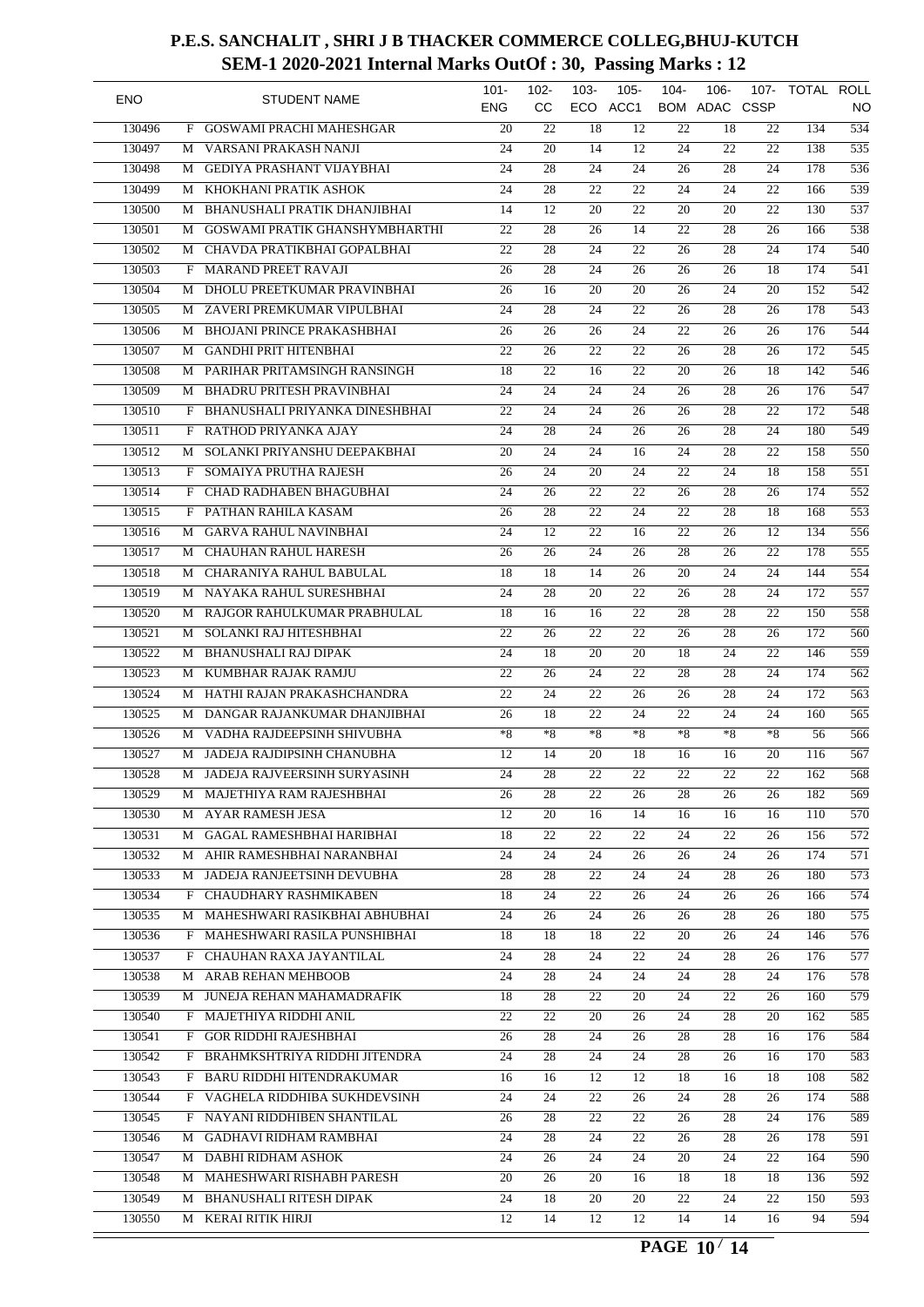| <b>ENO</b> |   | <b>STUDENT NAME</b>                                    | $101 -$          | $102 -$<br><b>CC</b> | $103 -$<br>ECO  | $105 -$<br>ACC1 | $104 -$         | $106 -$<br>BOM ADAC CSSP | 107-            | TOTAL ROLL |                        |
|------------|---|--------------------------------------------------------|------------------|----------------------|-----------------|-----------------|-----------------|--------------------------|-----------------|------------|------------------------|
| 130551     | F | <b>BAGGA RITIKA ASHOKBHAI</b>                          | <b>ENG</b><br>24 | 28                   | 24              | 24              | 24              | 28                       | 24              | 176        | NO<br>$\overline{595}$ |
| 130552     | F | <b>GADHAVI RIYA DINESHBHAI</b>                         | 24               | $\overline{26}$      | 24              | 24              | $\overline{26}$ | 28                       | 24              | 176        | 596                    |
| 130553     | F | RAMANI RIYA KISHORBHAI                                 | 22               | 26                   | 24              | 22              | 26              | 22                       | 22              | 164        | 597                    |
| 130554     | М | <b>BHUKERA RIZVAN ABDULBHAI</b>                        | 18               | 16                   | 16              | 18              | 14              | 20                       | 20              | 122        | 598                    |
|            |   |                                                        | 24               |                      |                 | $\overline{22}$ |                 | 28                       | 24              | 174        | $\overline{600}$       |
| 130555     | М | SOLANKI ROHAN JITENDRABHAI                             |                  | 28                   | 22              |                 | 26              |                          |                 |            |                        |
| 130556     | М | <b>GHADGE ROHAN RAJENDRA</b>                           | 24               | 26                   | 24              | 26              | 28              | 28                       | 16              | 172        | 599                    |
| 130557     | М | THAKKAR ROHANKUMAR HARESHBHAI                          | 18               | $\overline{22}$      | 16              | $\overline{22}$ | 18              | 16                       | 20              | 132        | 601                    |
| 130558     | М | <b>JARU ROHIT GANGARAM</b>                             | $\overline{22}$  | $\overline{28}$      | $\overline{20}$ | $\overline{26}$ | 24              | 24                       | 14              | 158        | $\overline{603}$       |
| 130559     | М | <b>GAJARA ROHIT HITENDRA</b>                           | $\overline{22}$  | $\overline{24}$      | $\overline{22}$ | 26              | 26              | $\overline{28}$          | 24              | 172        | $\overline{602}$       |
| 130560     | М | MAHESHWARI ROHIT HAMIRBHAI                             | 18               | 20                   | 20              | 24              | 18              | 14                       | 18              | 132        | 604                    |
| 130561     | М | RANGANI ROMITKUMAR SHANTILAL                           | 20               | $\overline{22}$      | 18              | $\overline{12}$ | 22              | 18                       | 14              | 126        | $\overline{605}$       |
| 130562     | M | DHOLU RONAK BABULAL                                    | 26               | 26                   | 20              | 24              | 24              | 28                       | 22              | 170        | $\overline{606}$       |
| 130563     | F | MAHESHWARI ROSHANI AMBALAL                             | 22               | 24                   | 22              | 26              | 26              | 28                       | 24              | 172        | $\overline{607}$       |
| 130564     | F | <b>GUSAI RUCHITA DHARMENDRA</b>                        | $\overline{20}$  | $\overline{28}$      | 22              | $\overline{24}$ | 26              | 22                       | 26              | 168        | 608                    |
| 130565     | F | SAMA RUKSAR MAHAMADSALIM                               | $\overline{22}$  | 24                   | 16              | 26              | $\overline{22}$ | 22                       | 26              | 158        | 609                    |
| 130566     | М | JADEJA RUSHIRAJSINH RAMDEVSINH                         | 24               | 28                   | 22              | 24              | 26              | 24                       | 24              | 172        | 610                    |
| 130567     | М | LIMBANI RUSHIT PRAFULLBHAI                             | 22               | 26                   | 22              | $\overline{22}$ | 24              | 24                       | 24              | 164        | $\overline{611}$       |
| 130568     | F | RAJGOR RUSHITABEN KHARASHANKAR                         | 26               | 28                   | 22              | 22              | 26              | 28                       | 24              | 176        | $\overline{612}$       |
| 130569     | М | JADEJA RUSHITRAJSINH GIRIRAJSINH                       | 20               | 18                   | 22              | 18              | 20              | 12                       | 20              | 130        | $\overline{613}$       |
| 130570     | М | JADEJA RUTURAJSINH AASHUBHA                            | 12               | $\overline{28}$      | $\overline{24}$ | $\overline{26}$ | $\overline{22}$ | 28                       | 24              | 164        | 614                    |
| 130571     | М | VAIDYA RUTWANG UTKARSHBHAI                             | 24               | 26                   | 24              | 26              | $\overline{28}$ | 28                       | 22              | 178        | $\overline{615}$       |
| 130572     | М | RATHOD SACHIN AMRUTLAL                                 | 24               | 28                   | 18              | 12              | 18              | 28                       | 16              | 144        | 617                    |
| 130573     | М | YADAV SACHIN GAJRAJBHAI                                | 22               | $\overline{26}$      | 22              | $\overline{22}$ | 22              | $\overline{20}$          | 16              | 150        | $\overline{618}$       |
| 130574     | M | <b>BARADIYA SACHIN SHANKAR</b>                         | 16               | 26                   | 26              | 22              | 20              | 20                       | 20              | 150        | $\overline{616}$       |
| 130575     | M | SONI SAGAR MAHESHBHAI                                  | 24               | 28                   | 22              | 24              | 24              | 22                       | 24              | 168        | 621                    |
| 130576     | М | BHANUSHALI SAGAR HARESHBHAI                            | $\overline{20}$  | 14                   | 16              | 14              | 16              | 20                       | 18              | 118        | $\overline{619}$       |
| 130577     | М | <b>JOSHI SAGAR BIPINBHAI</b>                           | $*8$             | $*8$                 | $*8$            | $*8$            | $*8$            | $*8$                     | $*8$            | 56         | $\overline{620}$       |
| 130578     | М | PATEL SAHARSH MAHESHBHAI                               | 26               | 26                   | 22              | 24              | 24              | 28                       | 16              | 166        | $\overline{622}$       |
| 130579     | М | SODHA SAHDEVSINH JETHUSINH                             | 24               | 26                   | 24              | $\overline{22}$ | 26              | 28                       | 26              | 176        | $\overline{623}$       |
| 130580     | F | SHEIKH SAHEBA MDAKBAR                                  | 24               | 28                   | 24              | 26              | 26              | $\overline{28}$          | 18              | 174        | 624                    |
| 130581     | М | LODHIYA SAHIL NAZIR                                    | $*8$             | $*8$                 | $*8$            | $*8$            | $*8$            | $*8$                     | $*8$            | 56         | $\overline{627}$       |
| 130582     | М | <b>CHAKI SAHIL IQBAL</b>                               | 24               | 28                   | $\overline{24}$ | $\overline{22}$ | $\overline{26}$ | 28                       | $\overline{24}$ | 176        | 625                    |
| 130583     | М | <b>KHALIFA SAHIL IBRAHIM</b>                           | $\overline{26}$  | $\overline{28}$      | $\overline{24}$ | $\overline{22}$ | 26              | $\overline{28}$          | $\overline{24}$ | 178        | 626                    |
| 130584     |   | M SAMEJA SAHILHUSEN GULAMHUSEN                         | 14               | 28                   | 16              | 16              | 14              | 22                       | 16              | 126        | 628                    |
| 130585     | М | SAMA SAHIM SABIRHUSAIN                                 | $*8$             | $*8$                 | $*8$            | $*8$            | $*8$            | $*8$                     | $*8$            | 56         | 629                    |
| 130586     | F | JOBANPUTRA SAKSHI KAMLESH                              |                  | 28                   | 24              |                 |                 |                          | 22              | 180        | 631                    |
|            |   |                                                        | 26               |                      |                 | 26              | 26              | 28                       |                 |            |                        |
| 130587     |   | F BHAGAT SAKSHI SURESHBHAI<br>F KESARIYA SAKSHI JAYESH | 26               | 28                   | 24              | 26              | 22              | 28                       | 26              | 180        | 630                    |
| 130588     |   |                                                        | 26               | 28                   | 24              | 26              | 26              | 28                       | 22              | 180        | $\overline{632}$       |
| 130589     | F | <b>BHATTI SALOMI AMJAD</b>                             | 24               | 28                   | 24              | 26              | 26              | 28                       | 22              | 178        | 633                    |
| 130590     | М | SODHA SAMARATSINH KHETAJI                              | $*8$             | $*8$                 | $*8$            | $*8$            | $*8$            | $*8$                     | $*8$            | 56         | 634                    |
| 130591     |   | F JAT SAMEENABAI KASAM                                 | $*8$             | $*8$                 | ${}^*\!8$       | $^{\ast}8$      | $*8$            | $*8$                     | $*8$            | 56         | 635                    |
| 130592     | F | POKAR SANDHYA KISHORBHAI                               | 26               | 24                   | 22              | 24              | 24              | 26                       | 20              | 166        | 479                    |
| 130593     |   | M THACKER SANDIP CHAMANLAL                             | 24               | 14                   | 24              | 16              | 24              | 28                       | 24              | 154        | 636                    |
| 130594     |   | F HEMANI SANIYA RAHIM                                  | 24               | 28                   | 18              | 22              | 26              | 26                       | 18              | 162        | 637                    |
| 130595     |   | M DANGAR SANJAYKUMAR HARIBHAI                          | $*8$             | $*8$                 | *8              | $*8$            | $*8$            | *8                       | $*8$            | 56         | 638                    |
| 130596     |   | M BHABHUANI SARTAJ SIRAJ                               | 26               | 24                   | 24              | 26              | 28              | 28                       | 16              | 172        | 639                    |
| 130597     |   | M DUBEY SATISHKUMAR RAMNATH                            | 22               | 26                   | 22              | 26              | 24              | 26                       | 22              | 168        | 640                    |
| 130598     |   | M THACKER SAUMYA MUKESHBHAI                            | 24               | 28                   | 22              | 22              | 26              | 28                       | 26              | 176        | 641                    |
| 130599     |   | M KOVADIYA SAVAN VIRAM                                 | 22               | 28                   | 24              | 22              | 18              | 26                       | 26              | 166        | 642                    |
| 130600     |   | M GOSWAMI SAVANBHARTHI                                 | 24               | 28                   | 24              | 22              | 20              | 28                       | 22              | 168        | 643                    |
| 130601     |   | F RATHOD SAVANTRIBEN PRABHULAL                         | 24               | 28                   | 22              | 26              | 26              | 24                       | 26              | 176        | 644                    |
| 130602     |   | F MAKLAI SHAHEENA HANIF                                | 26               | 26                   | 22              | 26              | 12              | 22                       | 20              | 154        | 647                    |
| 130603     | M | JADEJA SHAKTISINH DILUBHA                              | 18               | 18                   | 24              | 22              | 22              | 24                       | 24              | 152        | 648                    |
| 130604     | F | RAYMA SHIFA ABDULRAZAK                                 | 24               | 28                   | 22              | 26              | 28              | 28                       | 16              | 172        | $\overline{649}$       |
| 130605     |   | F KHALIFA SHIRIN HUSEN                                 | 24               | 26                   | $\overline{22}$ | 24              | 24              | 28                       | 22              | 170        | 650                    |
|            |   |                                                        |                  |                      |                 |                 |                 |                          |                 |            |                        |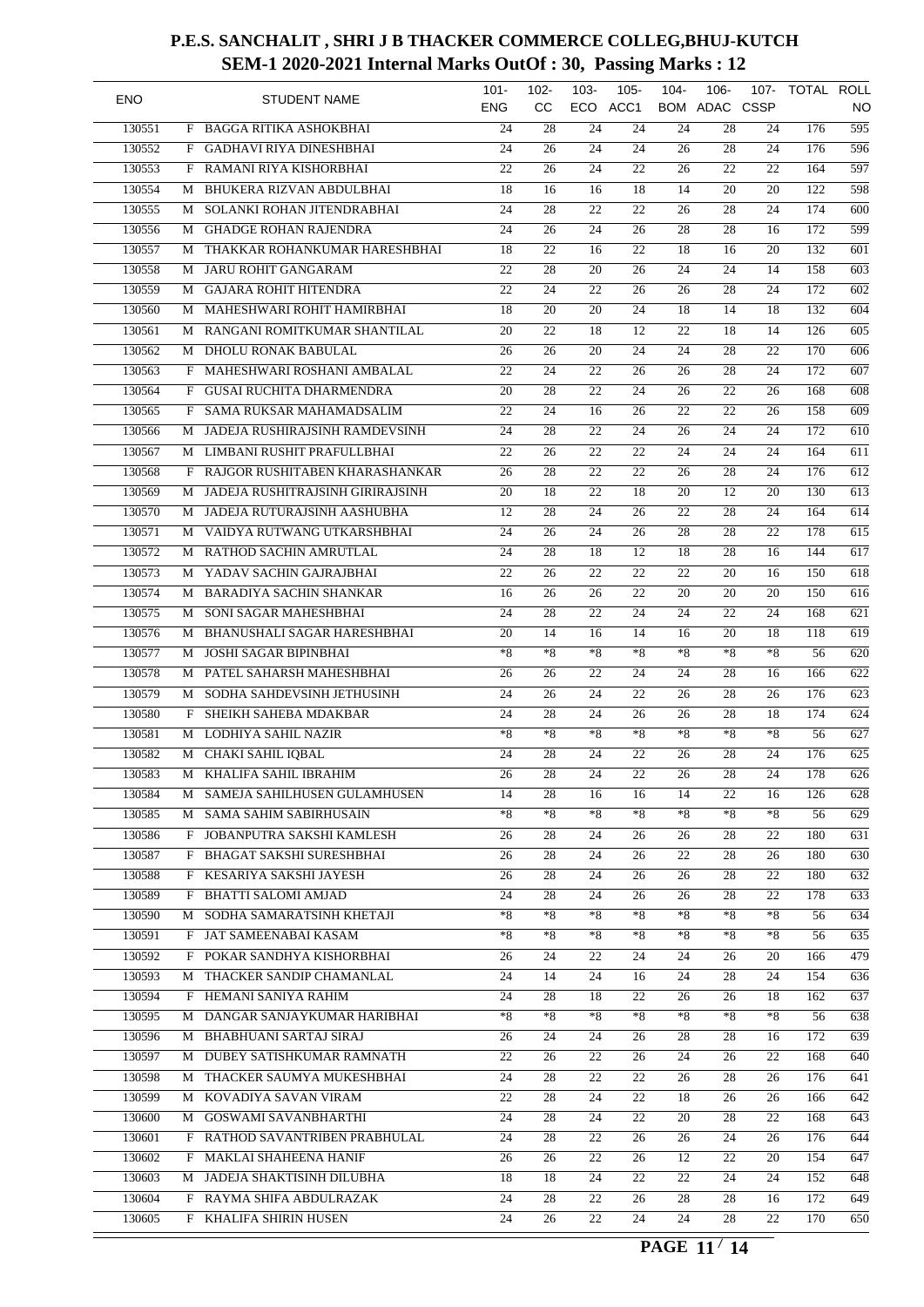| <b>ENO</b> |   | <b>STUDENT NAME</b>                 | $101 -$<br><b>ENG</b> | $102 -$<br><b>CC</b> | $103 -$<br>ECO  | $105 -$<br>ACC1 | $104 -$         | $106 -$<br>BOM ADAC CSSP | $107 -$         | TOTAL ROLL | <b>NO</b>        |
|------------|---|-------------------------------------|-----------------------|----------------------|-----------------|-----------------|-----------------|--------------------------|-----------------|------------|------------------|
| 130606     | M | DAVDA SHIVAM SHANKARBHAI            | 24                    | 26                   | 24              | $\overline{24}$ | 22              | 28                       | $*8$            | 156        | 651              |
| 130607     | M | THACKER SHIVAM SUNIL                | 24                    | 28                   | 22              | 22              | 28              | 26                       | 22              | 172        | 653              |
| 130608     | М | PARVADIYA SHIVAM MAHESHBHAI         | 26                    | 26                   | 26              | 24              | 22              | 26                       | 24              | 174        | 652              |
| 130609     | F | VALA SHIVANI KAMALESHBHAI           | 24                    | 26                   | $\overline{22}$ | $\overline{26}$ | 22              | 24                       | 26              | 170        | 657              |
| 130610     | F | CHAVDA SHIVANI KANJI                | 22                    | $\overline{28}$      | 20              | 26              | 24              | 24                       | 16              | 160        | 656              |
| 130611     | F | CHAUHAN SHIVANI DHANSUKHBHAI        | 26                    | 26                   | $\overline{22}$ | $\overline{22}$ | 26              | 24                       | 26              | 172        | 654              |
| 130612     | F | CHAUHAN SHIVANI NARESHBHAI          | 20                    | 18                   | $\overline{20}$ | $\overline{24}$ | 22              | 24                       | 26              | 154        | 655              |
| 130613     | М | VADHA SHIVUBHA BALUBHA              | 22                    | $\overline{28}$      | $\overline{20}$ | 22              | $\overline{26}$ | 22                       | 24              | 164        | 658              |
| 130614     | F | BHANUSHALI SHRADDHA KAMLESHBHAI     | 24                    | $\overline{28}$      | $\overline{22}$ | $\overline{24}$ | 26              | 26                       | 24              | 174        | 659              |
| 130615     | F | MEHTA SHRUSHTI DEEPAK               | 26                    | 28                   | $\overline{24}$ | $\overline{26}$ | 28              | 28                       | $\overline{22}$ | 182        | 661              |
| 130616     | F | VALANI SHRUTIBEN JAGDISHBHAI        | 22                    | 24                   | 22              | 22              | 26              | 26                       | 26              | 168        | $\overline{662}$ |
| 130617     | M | LUHARVADHA SIKANDAR IBRAHIM         | 18                    | $\overline{28}$      | 22              | 22              | 24              | 22                       | 26              | 162        | 664              |
| 130618     | M | SUMRA SIZAN MAHAMADFARUK            | $*8$                  | $*8$                 | $*8$            | $*8$            | $*8$            | $*8$                     | $*8$            | 56         | 665              |
| 130619     | М | <b>GODAVARIYA SMIT SANDEEPBHAI</b>  | 22                    | 28                   | 22              | 22              | 26              | 28                       | 26              | 174        | 666              |
| 130620     | М | JABUANI SMITKUMAR BHARATBHAI        | 26                    | $\overline{28}$      | 22              | $\overline{22}$ | 24              | 28                       | 26              | 176        | 667              |
| 130621     | М | SOLANKI SOHAM KANTILAL              | 24                    | 22                   | 24              | 22              | 28              | 28                       | 22              | 170        | 668              |
| 130622     | М | PATHAN SOHIL SIDHIK                 | $*_{8}$               | $*_{8}$              | $*8$            | $*8$            | $*8$            | $*8$                     | $*_{8}$         | 56         | 669              |
| 130623     | F | SATHVARA SONAL HASMUKHAKUMAR        | 16                    | 20                   | 22              | 14              | $\overline{20}$ | 24                       | 18              | 134        | $\overline{670}$ |
| 130624     | М | SAMA SULTAN ABDULRAJAK              | 20                    | 28                   | 22              | 20              | 24              | 24                       | 24              | 162        | 672              |
| 130625     | М | <b>BAROT SUMIT SURESHBHAI</b>       | 22                    | $\overline{18}$      | 24              | 14              | 24              | 24                       | 24              | 150        | $\overline{673}$ |
| 130626     |   | KHOJA SURAIYABEN SIRAJ              | 24                    |                      | $\overline{22}$ | $\overline{24}$ | 24              | 28                       | 22              | 170        | $\overline{674}$ |
|            | F |                                     |                       | 26                   |                 |                 |                 |                          |                 |            | 675              |
| 130627     | М | <b>GARODA SURAJKUMAR KHIMJIBHAI</b> | 24                    | 26                   | 24              | 26              | 26              | 28                       | 26              | 180        | $\overline{677}$ |
| 130628     | M | DHUVA SURESHKUMAR MEGHJIBHAI        | 22                    | 28                   | 24              | $\overline{26}$ | $\overline{26}$ | 28                       | 26              | 180        |                  |
| 130629     | M | VARCHAND SURESHBHAI DAYABHAI        | 22                    | $\overline{28}$      | 22              | 22              | 24              | 26                       | 20              | 164        | $\overline{676}$ |
| 130630     | F | <b>SAMA TABBSUM UMAR</b>            | 18                    | 22                   | 20              | 24              | 20              | 26                       | 24              | 154        | 678              |
| 130631     | F | <b>SHAH TANVIBEN KANTILAL</b>       | $\overline{22}$       | 26                   | 22              | 26              | 24              | 24                       | 26              | 170        | $\overline{679}$ |
| 130632     | F | KHATRI TANVIRBANU ABDULMAJID        | $\overline{22}$       | $\overline{24}$      | 20              | 26              | $\overline{22}$ | 26                       | 26              | 166        | 680              |
| 130633     | М | RACHH TAPAN HITENKUMAR              | 24                    | 28                   | 24              | 24              | 28              | 28                       | 22              | 178        | 681              |
| 130634     | F | DEVLIYA TARUNA PRAFUL               | 20                    | $\overline{28}$      | 20              | 24              | 22              | 24                       | 26              | 164        | 682              |
| 130635     | F | MEMON TASKINBANU MAMADIQBAL         | 24                    | $\overline{28}$      | $\overline{22}$ | $\overline{26}$ | 26              | 28                       | 26              | 180        | 683              |
| 130636     | F | CHAD TEJALBEN HARIBHAI              | 22                    | 28                   | 24              | 26              | 20              | 24                       | 26              | 170        | 684              |
| 130637     | М | SONI TEJAS VINODBHAI                | 24                    | 26                   | 26              | 24              | 28              | 28                       | 24              | 180        | 685              |
| 130638     |   | M DADAGA TIRTH MANOJKUMAR           | $\overline{26}$       | $\overline{26}$      | $\overline{22}$ | $\overline{22}$ | $\overline{24}$ | $\overline{28}$          | $\overline{26}$ | 174        | 686              |
| 130639     |   | M RUDANI TIRTH HARSHAD              | 22                    | 22                   | 20              | 22              | 24              | 28                       | 26              | 164        | 687              |
| 130640     | F | RUDANI TORAL AMRUTLAL               | 26                    | 26                   | 22              | 26              | 26              | 24                       | 26              | 176        | 688              |
| 130641     | F | SHAH TRUPTI GIRISHBHAI              | 24                    | 28                   | 24              | 26              | 26              | 28                       | 24              | 180        | 689              |
| 130642     |   | F VAJA TRUPTI BABUBHAI              | 20                    | 28                   | 24              | 26              | 22              | 24                       | 26              | 170        | 690              |
| 130643     | F | PARMAR TULSI RAJIV                  | $\overline{20}$       | 24                   | 24              | 26              | 24              | 26                       | 14              | 158        | 691              |
| 130644     | М | PATIL TUSHAR VIKAS                  | 26                    | 26                   | 24              | 26              | 28              | 28                       | 16              | 174        | 693              |
| 130645     | М | SOLANKI UDAY KIRANBHAI              | 24                    | 16                   | 18              | 22              | 28              | 14                       | 16              | 138        | 695              |
| 130646     | M | VASANI UDAY BHARAT                  | 24                    | 28                   | 24              | 22              | 26              | 28                       | 26              | 178        | 696              |
| 130647     |   | M ODHAVANI UDAY JIGNESHBHAI         | 28                    | 24                   | 24              | 26              | 22              | 28                       | 24              | 176        | 694              |
| 130648     |   | M JADEJA UDESINH VIRAJI             | 24                    | 26                   | 26              | 26              | 26              | 24                       | 26              | 178        | 697              |
| 130649     | M | PARMAR UMANG DHARMENDRAKUMAR        | 22                    | 28                   | 26              | 24              | 22              | 24                       | 22              | 168        | 698              |
| 130650     |   | M MOGA UMANGKUMAR MUKESHBHAI        | 22                    | 16                   | 22              | 14              | 26              | 26                       | 24              | 150        | 699              |
| 130651     |   | F ANAM UNNATI PRADIPBHAI            | 26                    | 28                   | 24              | 26              | 28              | 28                       | 16              | 176        | 700              |
| 130652     |   | F BHANUSHALI URMILABEN DAYARAM      | 26                    | 26                   | 22              | 24              | 26              | 24                       | 26              | 174        | 701              |
| 130653     | F | BHATTI URVASHI JAYESHBHAI           | 22                    | 24                   | 20              | 24              | 22              | 24                       | 22              | 158        | $\overline{702}$ |
| 130654     |   | F VAGHELA URVASHIBEN RAMESHBHAI     | 24                    | 26                   | 24              | 26              | 26              | 28                       | 26              | 180        | $\overline{703}$ |
| 130655     | М | SOLANKI VAIBHAV NITINKUMAR          | 26                    | 28                   | 22              | 24              | 26              | 28                       | 26              | 180        | 704              |
|            |   |                                     |                       |                      |                 |                 |                 |                          |                 |            |                  |
| 130656     | M | SANKHALA VAIBHAVKUMAR TULSHIDAS     | 26                    | 26                   | 20              | 22              | 26              | 28                       | 24              | 172        | 705              |
| 130657     |   | F BUDHBHATTI VAIDEHI JAYESHBHAI     | 26                    | 28                   | 24              | 26              | 28              | 28                       | 16              | 176        | 706              |
| 130658     |   | F JADEJA VAISHALIBA PRADEEPSINH     | 24                    | 26                   | 24              | 24              | 26              | 28                       | 24              | 176        | 707              |
| 130659     | F | KASTA VAISHNAVI SANJAY              | 26                    | 26                   | 22              | 24              | 24              | 28                       | 22              | 172        | 708              |
| 130660     |   | F MAHEWARI VANDANA VACHHIYABHAI     | 24                    | 28                   | 22              | 24              | 24              | 28                       | 22              | 172        | 709              |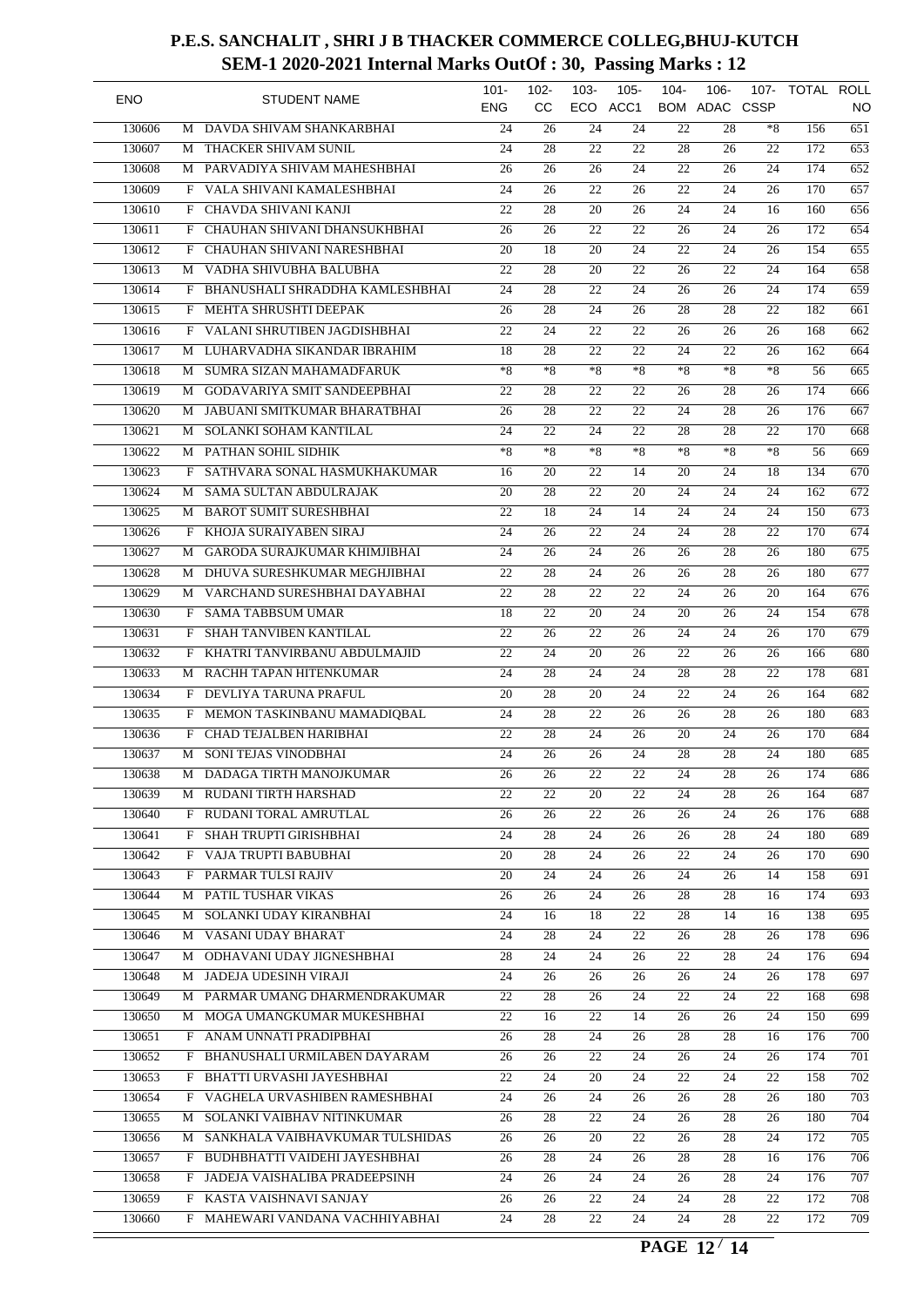| <b>ENO</b> |   | <b>STUDENT NAME</b>               | $101 -$         | $102 -$         | $103 -$         | $105 -$         | $104 -$         | $106 -$         | 107-            | TOTAL ROLL |                  |
|------------|---|-----------------------------------|-----------------|-----------------|-----------------|-----------------|-----------------|-----------------|-----------------|------------|------------------|
|            |   |                                   | <b>ENG</b>      | <b>CC</b>       |                 | ECO ACC1        |                 | BOM ADAC CSSP   |                 |            | NO               |
| 130661     | M | KASTAWALA VANSH VIJAYSINH         | 26              | 26              | 20              | 24              | 24              | 28              | 22              | 170        | $\overline{710}$ |
| 130662     |   | M PANDYA VANSH BHAVESH            | 24              | 28              | 22              | 24              | $\overline{28}$ | 28              | 22              | 176        | $\overline{711}$ |
| 130663     | F | NANDA VANSHIKA NITINKUMAR         | 24              | 28              | 22              | 24              | 26              | 28              | 22              | 174        | $\overline{712}$ |
| 130664     | F | PARMAR VANSHITA SHAILESH          | 24              | 28              | 22              | 24              | 24              | 28              | 24              | 174        | 713              |
| 130665     | М | KHOKHAR VASANTKUMAR               | 24              | 28              | 22              | 20              | 26              | 24              | 24              | 168        | $\overline{714}$ |
| 130666     | М | <b>GOR VATSAL JAGDISHBHAI</b>     | 22              | 22              | 24              | 12              | 22              | 26              | 22              | 150        | $\overline{715}$ |
| 130667     | М | BAJANIYA VIDHAN PRAVINBHAI        | $\overline{22}$ | 26              | 22              | 22              | 26              | 28              | 26              | 172        | 716              |
| 130668     | F | THACKER VIDHI DHARMESH            | 24              | $\overline{28}$ | $\overline{24}$ | 26              | 26              | 28              | 16              | 172        | $\overline{717}$ |
| 130669     | М | <b>GARVA VIJAY SHANKARBHAI</b>    | 24              | 26              | 24              | 26              | 26              | 28              | 26              | 180        | $\overline{718}$ |
| 130670     | М | JADEJA VIJAYRAJSINH KANAKSINH     | 24              | 28              | 24              | 22              | 26              | 28              | 14              | 166        | 755              |
| 130671     | F | PITRODA VINAL DHARMENDRA          | 24              | 18              | 22              | $\overline{20}$ | 22              | 28              | 26              | 160        | $\overline{719}$ |
| 130672     | М | THACKER VINIT ANILBHAI            | 24              | 28              | 22              | 18              | 28              | 28              | 24              | 172        | $\overline{720}$ |
| 130673     |   | M RABARI VINOD OLA                | 24              | 28              | 24              | 22              | 20              | 28              | 22              | 168        | $\overline{721}$ |
| 130674     | М | <b>BHANUSHALI VIPUL KALYAN</b>    | 24              | 18              | 20              | 20              | $\overline{20}$ | 24              | 20              | 146        | $\overline{722}$ |
| 130675     | М | THACKER VIRAJ NIMESH              | 24              | 26              | 24              | 26              | 28              | 28              | 22              | 178        | $\overline{723}$ |
| 130676     | М | MOD VIRAL CHETAN                  | 26              | 26              | 22              | 22              | 28              | 26              | 16              | 166        | 724              |
| 130677     | М | <b>GORI VISHAL PRAVINBHAI</b>     | 22              | 26              | 22              | 26              | 22              | 26              | 26              | 170        | $\overline{726}$ |
| 130678     | М | MAHESHWARI VISHALBHAI HABHUBHAI   | $*8$            | $*8$            | $*8$            | $*8$            | $*8$            | $*8$            | $*8$            | 56         | $\overline{727}$ |
| 130679     | М | SUIYA VISHALKUMAR BHARATBHAI      | 26              | 26              | 24              | 24              | 28              | 28              | 16              | 172        | $\overline{728}$ |
| 130680     | М | BUDHBHATTI VISHANT PRAVINCHANDRA  | 24              | 28              | 24              | $\overline{24}$ | 26              | 28              | 22              | 176        | $\overline{729}$ |
| 130681     | М | <b>VORA VISHNU RAMESH</b>         | 24              | 26              | 24              | 26              | 28              | 28              | 16              | 172        | 731              |
| 130682     | М | MANANI VISHNUKUMAR MOHAN          | 20              | 26              | 24              | 22              | 20              | 24              | 26              | 162        | $\overline{732}$ |
| 130683     | М | ZALA VISHVRAJSINH PRADIPSINH      | 24              | 24              | 26              | $\overline{18}$ | 26              | 28              | 26              | 172        | 733              |
| 130684     | M | VINZODA VIVEK RAJESH              | 26              | 24              | 24              | 24              | 28              | 28              | 16              | 170        | 736              |
| 130685     |   | M PATEL VIVEK VASUDEV             | 24              | 28              | 24              | 22              | 26              | 28              | 26              | 178        | 734              |
| 130686     | М | PRAJAPATI VIVEK ARJAN             | 22              | 26              | 18              | $\overline{22}$ | 24              | 22              | 20              | 154        | $\overline{735}$ |
| 130687     | М | KATARIYA VIVEKKUMAR JAGDISH       | 26              | 18              | 18              | 26              | 24              | 22              | 24              | 158        | 738              |
| 130688     | F | <b>SHAH VRUTI RAJESH</b>          | 24              | 28              | 24              | 26              | 28              | 28              | 22              | 180        | 739              |
| 130689     | М | SENGHANI VRUTIK PARESHBHAI        | 26              | 28              | 24              | 26              | 22              | 28              | 26              | 180        | 740              |
|            |   | FOFINDI VRUTIKA YOGESH            |                 |                 |                 |                 |                 |                 |                 |            | $\overline{741}$ |
| 130690     | F |                                   | 24              | 22              | 18              | 22              | 24              | 20              | 18              | 148        |                  |
| 130691     | M | CHOTHANI VYOM NARANBHAI           | 22              | 28              | 24              | 22              | 26              | 28              | 22              | 172        | $\overline{742}$ |
| 130692     | М | KHATRI WASIMAKRAM MOHMADHUSAIN    | $\overline{22}$ | 24              | $\overline{22}$ | 24              | 24              | $\overline{26}$ | 22              | 164        | 743              |
| 130693     | М | BHANUSHALI YASH ARVINDBHAI        | $\overline{24}$ | $\overline{24}$ | $\overline{24}$ | $\overline{22}$ | 26              | $\overline{28}$ | $\overline{24}$ | 172        | 744              |
| 130694     |   | M DOSHI YASH KETAN                | 26              | 28              | 24              | 26              | 28              | 28              | 24              | 184        | 745              |
| 130695     |   | F DEDHIYA YASHVI RAJESHBHAI       | 26              | 28              | 22              | 20              | 26              | 28              | 26              | 176        | 747              |
| 130696     |   | F GOYAL YASHVIBEN DINESHBHAI      | 24              | 28              | 24              | 26              | 26              | 28              | 26              | 182        | 748              |
| 130697     |   | F RATHOD YASHWINI PURANSINH       | 24              | 28              | 24              | 22              | 26              | 28              | 22              | 174        | 749              |
| 130698     | М | <b>BARADIYA YOGESH JAKHU</b>      | 22              | 16              | 20              | 26              | $\overline{24}$ | 24              | 12              | 144        | $\overline{750}$ |
| 130699     | M | DARAD YUVRAJSINH KISHORSINH       | $\overline{28}$ | 24              | 22              | 26              | 22              | 28              | 24              | 174        | $\overline{752}$ |
| 130700     |   | F SARVAIYA ZEEL DINESHBHAI        | 26              | 28              | 22              | 26              | 28              | 28              | 24              | 182        | 753              |
| 130701     | F | MANGE DISHA HARESHBHAI            | 26              | 26              | 24              | 24              | 26              | 28              | 24              | 178        | 408              |
| 130702     | F | SHIVHARE MRUNALI MITESHBHAI       | 24              | 28              | 22              | 26              | 26              | 28              | 24              | 178        | 451              |
| 130703     |   | F THAKKAR VIDHI NIRAVKUMAR        | 24              | 22              | 24              | 26              | 26              | 28              | 22              | 172        | 490              |
| 130704     | М | MISHRA ANKIT MANOJKUMAR           | 24              | 28              | 20              | 20              | 26              | 28              | 26              | 172        | 34               |
| 130705     | M | VAGHELA BHAGIRATHSINH DILAVARSINH | 24              | 26              | 22              | 22              | 26              | 28              | 20              | 168        | 54               |
| 130706     |   | M PATEL BHAVYA HITESHBHAI         | $*8$            | $*8$            | *8              | $*8$            | $*8$            | $*8$            | $*8$            | 56         | 68               |
| 130707     | M | HINGORA FAIZAN OSMANGANI          | 16              | 26              | 14              | 14              | 18              | 14              | 14              | 116        | 133              |
| 130708     | M | MORBIYA GAURAV VADILAL            | 24              | 26              | 22              | 22              | 26              | 28              | 26              | 174        | $\overline{140}$ |
| 130709     |   | M MAKANI HARDIKKUMAR JAGDISHBHAI  | 26              | 20              | 26              | 22              | 22              | 26              | 26              | 168        | 150              |
| 130710     | M | KATTA HARSH VIPULBHAI             | 24              | 26              | 22              | 22              | 26              | 28              | 26              | 174        | 156              |
| 130711     | F | BAMANIYA HIRALBEN CHAMPAKLAL      | 22              | 22              | 24              | 18              | 24              | 22              | 24              | 156        | $\overline{183}$ |
| 130712     |   | M THACKER KEYUR ARVIND            | 24              | 28              | 24              | 26              | 26              | 28              | 18              | 174        | 246              |
| 130713     | M | <b>MAHETA MANAN SANDIP</b>        | 24              | 28              | 22              | 22              | 26              | 28              | 26              | 176        | 299              |
| 130714     |   | M PINDORIYA MEET LALJI            | 24              | 28              | 24              | 22              | 26              | 28              | 24              | 176        | 321              |
| 130715     |   | M MARVADA NARENDRA NARAN          | 16              | 12              | 20              | 12              | 12              | 16              | 16              | 104        | 358              |
|            |   |                                   |                 |                 |                 |                 |                 |                 |                 |            |                  |